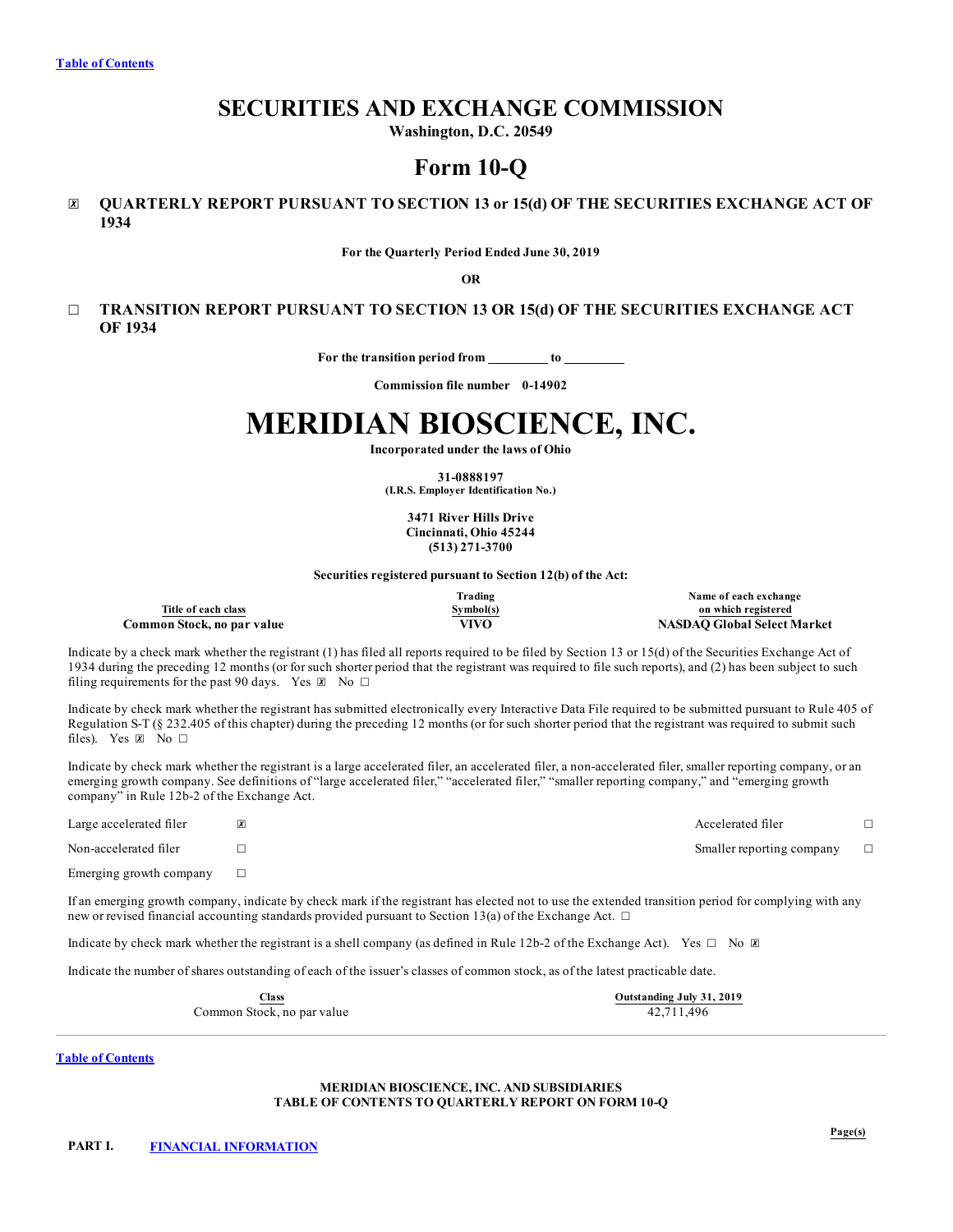| Item 1.          | <b>Financial Statements (Unaudited)</b>                                                                                    |           |
|------------------|----------------------------------------------------------------------------------------------------------------------------|-----------|
|                  | <b>Condensed Consolidated Statements of Operations</b><br>Three and Nine Months Ended June 30, 2019 and 2018               | 1         |
|                  | Condensed Consolidated Statements of Comprehensive Income<br>Three and Nine Months Ended June 30, 2019 and 2018            | 2         |
|                  | <b>Condensed Consolidated Statements of Cash Flows</b><br>Nine Months Ended June 30, 2019 and 2018                         | 3         |
|                  | <b>Condensed Consolidated Balance Sheets</b><br>June 30, 2019 and September 30, 2018                                       | $4 - 5$   |
|                  | Condensed Consolidated Statements of Changes in Shareholders' Equity<br>Three and Nine Months Ended June 30, 2019 and 2018 | 6         |
|                  | <b>Notes to Condensed Consolidated Financial Statements</b>                                                                | $7-19$    |
| Item 2.          | Management's Discussion and Analysis of Financial Condition and Results of Operations                                      | $20 - 27$ |
| Item 3.          | <b>Quantitative and Qualitative Disclosures About Market Risk</b>                                                          | 27        |
| Item 4.          | <b>Controls and Procedures</b>                                                                                             | $27 - 28$ |
| PART II.         | <b>OTHER INFORMATION</b>                                                                                                   |           |
| Item 1.          | <b>Legal Proceedings</b>                                                                                                   | 28        |
| Item 1A.         | <b>Risk Factors</b>                                                                                                        | 28        |
| Item 6.          | <b>Exhibits</b>                                                                                                            | 28        |
| <b>Signature</b> |                                                                                                                            | 29        |

# **FORWARD-LOOKING STATEMENTS**

This Quarterly Report on Form 10-O contains forward-looking statements. The Private Securities Litigation Reform Act of 1995 provides a safe harbor from civil litigation for forward-looking statements accompanied by meaningful cautionary statements. Except for historical information, this report contains forward-looking statements within the meaning of Section 27A of the Securities Act of 1933, as amended, and Section 21E of the Securities Exchange Act of 1934, which may be identified by words such as "continues", "estimates", "anticipates", "projects", "plans", "seeks" "may", "will", "expects", "intends", "believes", "signals", "should" and similar expressions or the negative versions thereof and which also may be identified by their context. All statements that address operating performance or events or developments that Meridian expects or anticipates will occur in the future, including, but not limited to, statements relating to per share diluted earnings and revenue, are forward-looking statements. Such statements, whether expressed or implied, are based upon current expectations of the Company and speak only as of the date made. Specifically, Meridian's forward-looking statements are, and will be, based on management's then-current views and assumptions regarding future events and operating performance. Meridian assumes no obligation to publicly update or revise any forward-looking statements even if experience or future changes make it clear that any projected results expressed or implied therein will not be realized. These statements are subject to various risks, uncertainties and other factors that could cause actual results to differ materially, including, without limitation, the following: Meridian's operating results, financial condition and continued growth depends, in part, on its ability to introduce into the marketplace enhancements of existing products or new products that incorporate technological advances, meet customer requirements and respond to products developed by Meridian's competition, its ability to effectively sell such products and its ability to successfully expand and effectively manage increased sales and marketing operations. While Meridian has introduced a number of internally developed products and acquired products, there can be no assurance that it will be successful in the future in introducing such products on a timely basis or in protecting its intellectual property, and unexpected or costly manufacturing costs associated with its introduction of new products or acquired products could cause actual results to differ from expectations. Meridian relies on proprietary, patented and licensed technologies. As such, the Company's ability to protect its intellectual property rights, as well as the potential for intellectual property litigation, would impact its results. Ongoing consolidations of reference laboratories and formation of multi-hospital alliances may cause adverse changes to pricing and distribution. Recessionary pressures on the economy and the markets in which our customers operate, as well as adverse trends in buying patterns from customers, can change expected results. Costs and difficulties in complying with laws and regulations, including those administered by the United States Food and Drug Administration, can result in unanticipated expenses and delays and interruptions to the sale of new and existing products, as can the uncertainty of regulatory approvals and the regulatory process (including the currently ongoing study and other FDA actions regarding the Company's LeadCare products). The international scope of Meridian's operations, including changes in the relative strength or weakness of the U.S. dollar and general economic conditions in foreign countries, can impact results and make them difficult to predict. One of Meridian's growth strategies is the acquisition of companies and product lines. There can be no assurance that additional acquisitions will be consummated or that, if consummated, will be successful and the acquired businesses will be successfully integrated into Meridian's operations. There may be risks that acquisitions may disrupt operations and may pose potential difficulties in employee retention, and there may be additional risks with respect to Meridian's ability to recognize the benefits of acquisitions, including potential synergies and cost savings or the failure of acquisitions to achieve their plans and objectives. Meridian cannot predict the outcome of goodwill impairment testing and the impact of possible goodwill impairments on Meridian's earnings and financial results. Meridian cannot predict the possible impact of U.S. health care legislation enacted in 2010 – the Patient Protection and Affordable Care Act, as amended by the Health Care and Education Reconciliation Act - and any modification or repeal of any of the provisions thereof initiated by Congress or the presidential administration, and any similar initiatives in other countries on its results of operations. Efforts to reduce the U.S. federal deficit, breaches of Meridian's information technology systems, trade wars, increased tariffs, and natural disasters and other events could have a materially adverse effect on Meridian's results of operations and revenues. In the past, the Company has identified a material weakness in our internal control over financial reporting, which has been remediated, but the Company can make no assurances that a material weakness will not be identified in the future, which if identified and not properly corrected, could materially adversely affect our operations and result in material misstatements in our financial statements. In addition to the factors described in this paragraph, as well as those factors identified from time to time in our filings with the Securities and Exchange Commission, Part I, Item 1A Risk Factors of our most recent Annual Report on Form 10-K contains a list and description of uncertainties, risks and other matters that may affect the Company. Readers should carefully review these forward-looking statements and risk factors, and not place undue reliance on our forward-looking *statements.*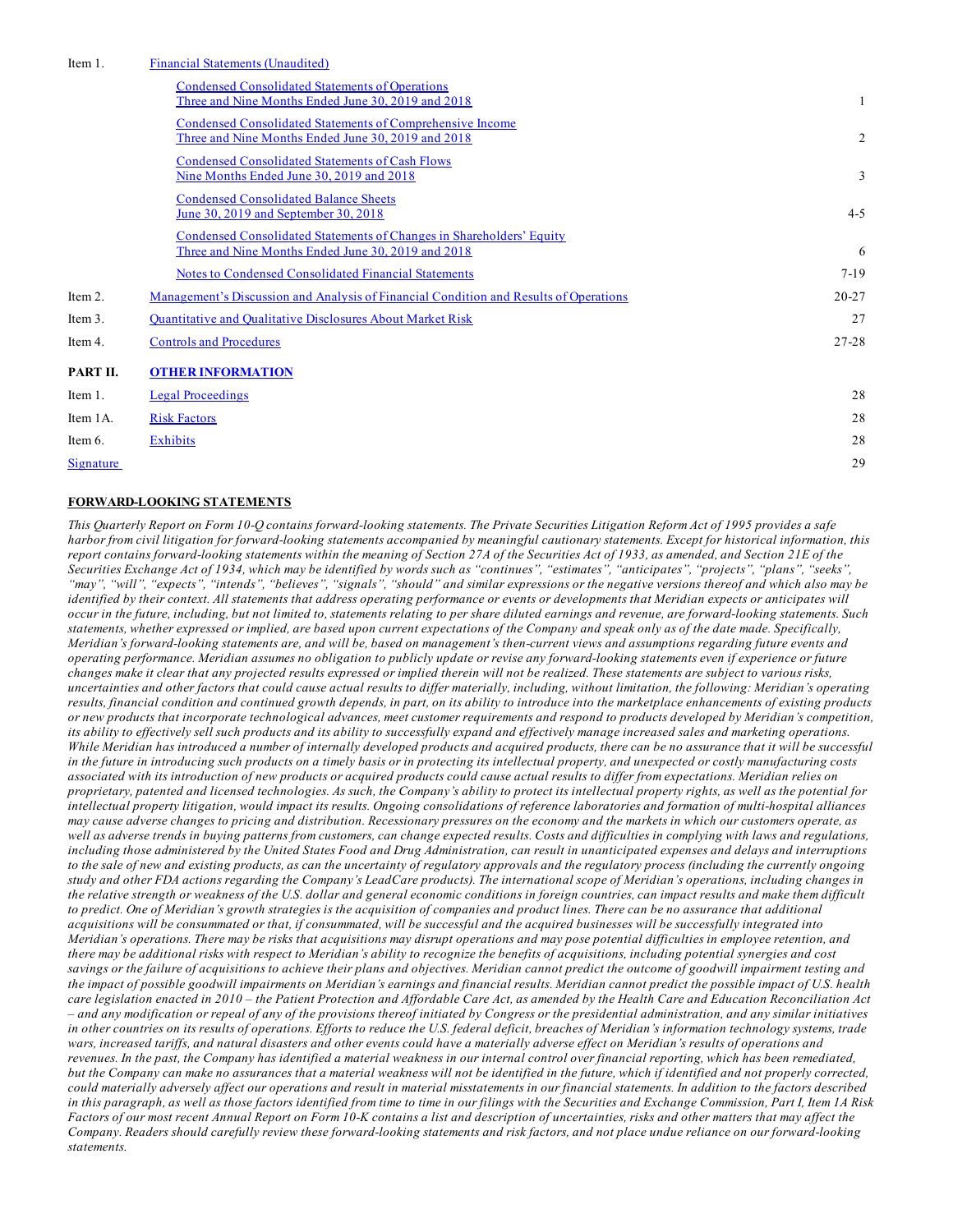#### **PART I. FINANCIAL INFORMATION Item 1. Financial Statements**

#### **MERIDIAN BIOSCIENCE, INC. AND SUBSIDIARIES Condensed Consolidated Statements of Operations (Unaudited) (in thousands, except per share data)**

|                                                                | <b>Three Months Ended</b> |                      | <b>Nine Months Ended</b> |                         |  |
|----------------------------------------------------------------|---------------------------|----------------------|--------------------------|-------------------------|--|
|                                                                | <b>June 30.</b><br>2019   |                      | June 30,                 |                         |  |
| <b>NET REVENUES</b>                                            | \$48,440                  | 2018                 | 2019<br>\$150,168        | 2018                    |  |
|                                                                |                           | \$51,737             |                          | \$160,471               |  |
| <b>COST OF SALES</b><br><b>GROSS PROFIT</b>                    | 20,181                    | 19,775               | 60,999                   | 61,930                  |  |
|                                                                | 28,259                    | 31,962               | 89,169                   | 98,541                  |  |
| <b>OPERATING EXPENSES</b>                                      |                           |                      |                          |                         |  |
| Research and development                                       | 4.594                     | 4,264                | 12,294                   | 13,159                  |  |
| Selling and marketing                                          | 6,747                     | 8,502                | 21,221                   | 25,963                  |  |
| General and administrative                                     | 8,002                     | 8,380                | 24,288                   | 26,470                  |  |
| Acquisition-related costs                                      | 473                       | $\qquad \qquad$      | 1,445                    |                         |  |
| Restructuring costs                                            | 1.801                     | 913                  | 1,701                    | 5,105                   |  |
| Litigation costs                                               | 178                       | 1,168                | 1,370                    | 3,370                   |  |
| Total operating expenses                                       | 21,795                    | 23,227               | 62,319                   | 74,067                  |  |
| OPERATING INCOME                                               | 6,464                     | 8,735                | 26,850                   | 24,474                  |  |
| <b>OTHER INCOME (EXPENSE)</b>                                  |                           |                      |                          |                         |  |
| Interest income                                                | 194                       | 109                  | 547                      | 271                     |  |
| Interest expense                                               | (448)                     | (375)                | (1,158)                  | (1,149)                 |  |
| Other, net                                                     | 268                       | 151                  | (38)                     | (94)                    |  |
| Total other income (expense)                                   | 14                        | (115)                | (649)                    | (972)                   |  |
| <b>EARNINGS BEFORE INCOME TAXES</b>                            | 6,478                     | 8,620                | 26,201                   | 23,502                  |  |
| <b>INCOME TAX PROVISION</b>                                    | 1,399                     | 1,795                | 5,922                    | 5,087                   |  |
| <b>NET EARNINGS</b>                                            | \$5,079                   | \$6,825              | 20,279<br>\$             | 18,415<br><sup>\$</sup> |  |
| <b>BASIC EARNINGS PER COMMON SHARE</b>                         | 0.12                      | $\mathbb{S}$<br>0.16 | <sup>S</sup><br>0.48     | <sup>\$</sup><br>0.44   |  |
| DILUTED EARNINGS PER COMMON SHARE                              | \$<br>0.12                | \$.<br>0.16          | 0.47<br>-S               | 0.43<br><sup>\$</sup>   |  |
| WEIGHTED AVERAGE NUMBER OF COMMON SHARES OUTSTANDING - BASIC   | 42,639                    | 42,349               | 42,526                   | 42,307                  |  |
| EFFECT OF DILUTIVE STOCK OPTIONS AND RESTRICTED SHARE UNITS    | 271                       | 409                  | 381                      | 405                     |  |
| WEIGHTED AVERAGE NUMBER OF COMMON SHARES OUTSTANDING - DILUTED | 42,910                    | 42,758               | 42,907                   | 42,712                  |  |
| <b>ANTI-DILUTIVE SECURITIES:</b>                               |                           |                      |                          |                         |  |
| Common share options and restricted share units                | 1,215                     | 995                  | 1,073                    | 1,009                   |  |
| DIVIDENDS DECLARED PER COMMON SHARE                            | S                         | \$0.125              | 0.250<br><b>S</b>        | 0.375<br><sup>\$</sup>  |  |

The accompanying notes are an integral part of these condensed consolidated financial statements.

Page 1

# **Table of Contents**

#### **MERIDIAN BIOSCIENCE, INC. AND SUBSIDIARIES Condensed Consolidated Statements of Comprehensive Income (Unaudited) (dollar amounts in thousands)**

|                                                             | <b>Three Months Ended</b> |                       | <b>Nine Months Ended</b> |          |
|-------------------------------------------------------------|---------------------------|-----------------------|--------------------------|----------|
|                                                             | <b>June 30.</b>           |                       | <b>June 30.</b>          |          |
|                                                             | 2019                      | 2018                  | 2019                     | 2018     |
| <b>NET EARNINGS</b>                                         | \$5.079                   | 6,825<br><sup>S</sup> | \$20,279                 | \$18,415 |
| Other comprehensive income (loss):                          |                           |                       |                          |          |
| Foreign currency translation adjustment                     | 1.692                     | (1,912)               | 1,353                    | (695)    |
| Unrealized gain (loss) on cash flow hedge                   | (297`                     | 109                   | (1, 184)                 | 874      |
| Income taxes related to items of other comprehensive income | 222                       | (28)                  | 445                      | (247)    |
| Other comprehensive income (loss), net of tax               | 1,617                     | (1, 831)              | 614                      | (68)     |
| <b>COMPREHENSIVE INCOME</b>                                 | \$6.696                   | 4.994                 | \$20,893                 | \$18,347 |

The accompanying notes are an integral part of these condensed consolidated financial statements.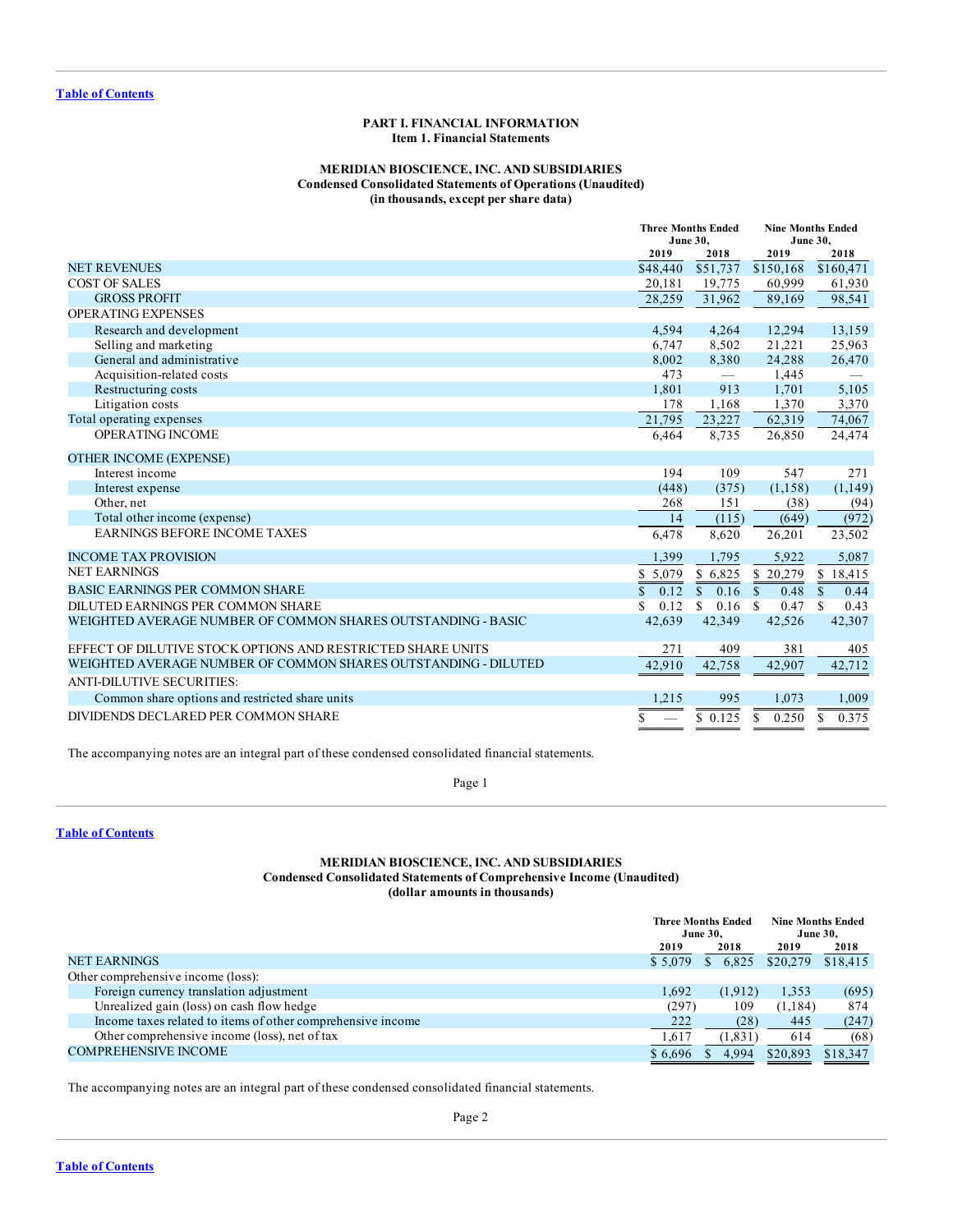# **MERIDIAN BIOSCIENCE, INC. AND SUBSIDIARIES Condensed Consolidated Statements of Cash Flows (Unaudited) (dollar amounts in thousands)**

| Nine Months Ended June 30,                                                  | 2019      | 2018      |
|-----------------------------------------------------------------------------|-----------|-----------|
| <b>CASH FLOWS FROM OPERATING ACTIVITIES</b>                                 |           |           |
| Net earnings                                                                | \$20,279  | \$18,415  |
| Non-cash items included in net earnings:                                    |           |           |
| Depreciation of property, plant and equipment                               | 3,984     | 3,320     |
| Amortization of intangible assets                                           | 2,778     | 2,732     |
| Amortization of deferred instrument costs                                   |           | 581       |
| Stock-based compensation                                                    | 2,728     | 2,882     |
| Deferred income taxes                                                       | (852)     | (71)      |
| Loss on disposition and write-down of fixed assets                          | 220       |           |
| Change in the following, net of acquisition:                                |           |           |
| Accounts receivable                                                         | 1,014     | (52)      |
| Inventories                                                                 | (67)      | (4, 118)  |
| Prepaid expenses and other current assets                                   | (1, 849)  | (2,106)   |
| Accounts payable and accrued expenses                                       | (1,703)   | 2,967     |
| Income taxes payable                                                        | 1,402     | (1,003)   |
| Other, net                                                                  | 412       | 35        |
| Net cash provided by operating activities                                   | 28,346    | 23,582    |
| CASH FLOWS FROM INVESTING ACTIVITIES                                        |           |           |
| Purchase of property, plant and equipment                                   | (3,314)   | (3,340)   |
| Acquisition of GenePOC business                                             | (45,239)  |           |
| Net cash used for investing activities                                      | (48, 553) | (3,340)   |
| CASH FLOWS FROM FINANCING ACTIVITIES                                        |           |           |
| Dividends paid                                                              | (10,612)  | (15, 870) |
| Proceeds from revolving credit facility                                     | 75,824    |           |
| Payment of debt issuance costs                                              | (489)     | $\equiv$  |
| Payments on term loan                                                       | (50,250)  | (3,375)   |
| Proceeds and tax benefits from exercises of stock options                   | 614       | 183       |
| Net cash provided by (used for) financing activities                        | 15,087    | (19,062)  |
| Effect of Exchange Rate Changes on Cash and Equivalents and Restricted Cash | (451)     | (322)     |
| Net Increase (Decrease) in Cash and Equivalents and Restricted Cash         | (5, 571)  | 858       |
| Cash and Equivalents and Restricted Cash at Beginning of Period             | 60,763    | 58,072    |
| Cash and Equivalents and Restricted Cash at End of Period                   | \$55,192  | \$58,930  |
| Cash and Equivalents                                                        | \$55,192  | \$57,930  |
| <b>Restricted Cash</b>                                                      |           | 1,000     |
| Cash and Equivalents and Restricted Cash at End of Period                   | \$55,192  | \$58,930  |

The accompanying notes are an integral part of these condensed consolidated financial statements.

Page 3

# **Table of Contents**

#### **MERIDIAN BIOSCIENCE, INC. AND SUBSIDIARIES Condensed Consolidated Balance Sheets (dollar amounts in thousands)**

# **ASSETS**

|                                                         | <b>June 30,</b><br>2019<br>(Unaudited) | September 30,<br>2018 |
|---------------------------------------------------------|----------------------------------------|-----------------------|
| <b>CURRENT ASSETS</b>                                   |                                        |                       |
| Cash and equivalents                                    | 55,192<br>S.                           | S.<br>59,763          |
| Accounts receivable, less allowances of \$421 and \$310 | 31.995                                 | 32,336                |
| Inventories                                             | 43,305                                 | 41,993                |
| Prepaid expenses and other current assets               | 6,897                                  | 4,961                 |
| Total current assets                                    | 137,389                                | 139,053               |
| PROPERTY, PLANT AND EQUIPMENT, at Cost                  |                                        |                       |
| Land                                                    | 1.157                                  | 1,160                 |
| Buildings and improvements                              | 32,430                                 | 32,444                |
| Machinery, equipment and furniture                      | 63.344                                 | 50,606                |
| Construction in progress                                | 1,292                                  | 1,631                 |
| Subtotal                                                | 98,223                                 | 85,841                |
| Less: accumulated depreciation and amortization         | 66,398                                 | 55,846                |
| Net property, plant and equipment                       | 31,825                                 | 29,995                |
|                                                         |                                        |                       |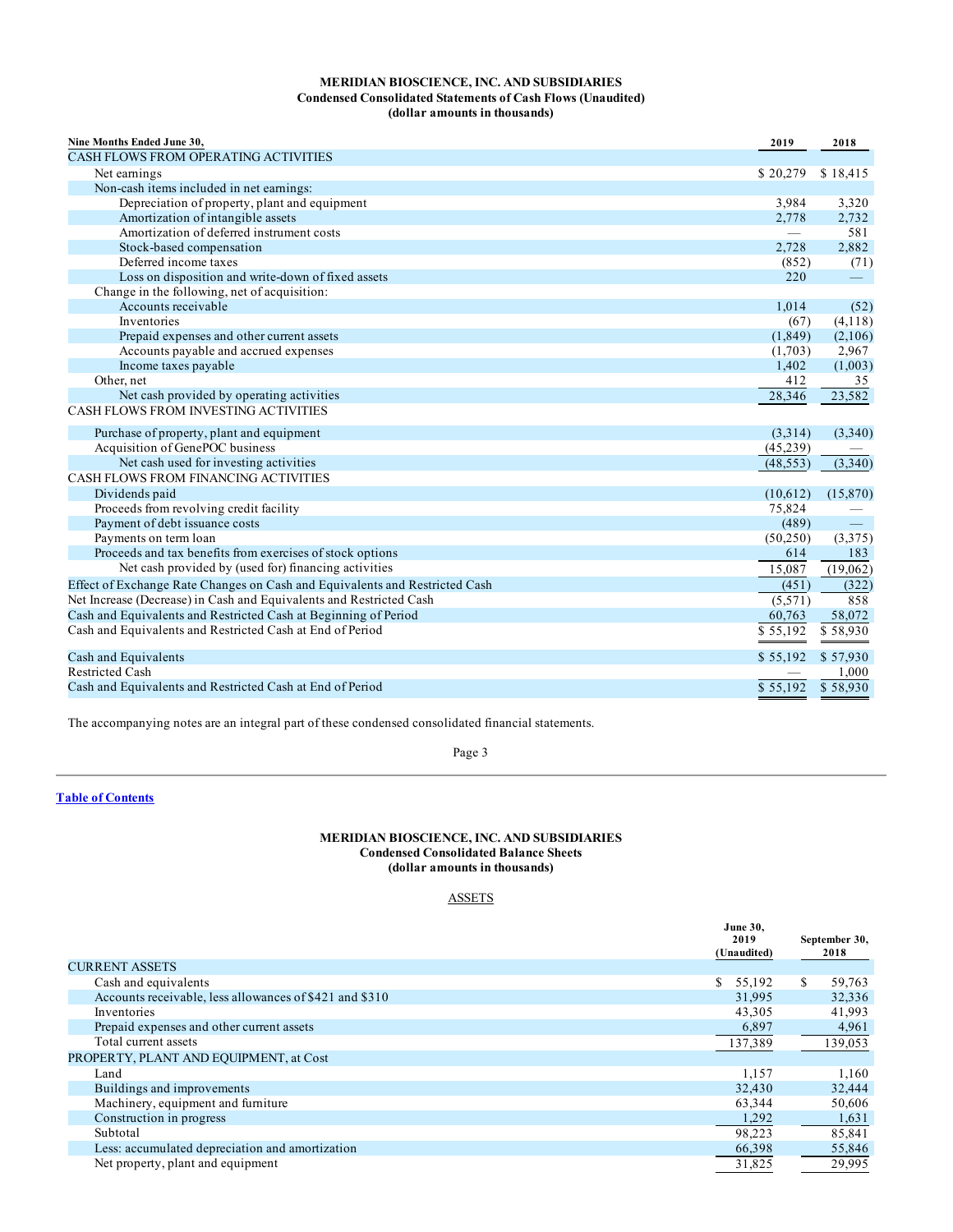| <b>OTHER ASSETS</b>              |           |         |
|----------------------------------|-----------|---------|
| Goodwill                         | 90,107    | 54,637  |
| Other intangible assets, net     | 62,001    | 23,113  |
| Restricted cash                  |           | 1,000   |
| Deferred instrument costs, net   |           | 1,239   |
| Fair value of interest rate swap |           | 1,722   |
| Deferred income taxes            | 125       | 130     |
| Other assets                     | 989       | 488     |
| Total other assets               | 153,222   | 82,329  |
| <b>TOTAL ASSETS</b>              | \$322,436 | 251.377 |
|                                  |           |         |
|                                  |           |         |

The accompanying notes are an integral part of these condensed consolidated financial statements.

Page 4

# **Table of Contents**

# **MERIDIAN BIOSCIENCE, INC. AND SUBSIDIARIES Condensed Consolidated Balance Sheets**

**(dollar amounts in thousands)**

# LIABILITIES AND SHAREHOLDERS' EQUITY

|                                                                                                                     | June 30,<br>2019<br>(Unaudited) | September 30,<br>2018 |
|---------------------------------------------------------------------------------------------------------------------|---------------------------------|-----------------------|
| <b>CURRENT LIABILITIES</b>                                                                                          |                                 |                       |
| Accounts payable                                                                                                    | S.<br>8,381                     | \$<br>6,260           |
| Accrued employee compensation costs                                                                                 | 6,795                           | 7,263                 |
| Other accrued expenses                                                                                              | 3,214                           | 5,065                 |
| Current portion of long-term debt                                                                                   |                                 | 5,250                 |
| Income taxes payable                                                                                                | 1,432                           | 335                   |
| Total current liabilities                                                                                           | 19,822                          | 24,173                |
| <b>NON-CURRENT LIABILITIES</b>                                                                                      |                                 |                       |
| Post-employment benefits                                                                                            | 2,384                           | 2,646                 |
| Long-term debt                                                                                                      | 75,824                          | 44,930                |
| Long-term income taxes payable                                                                                      | 736                             | 441                   |
| Deferred income taxes                                                                                               | 2,917                           | 3,769                 |
| Acquisition consideration                                                                                           | 32,200                          |                       |
| Total non-current liabilities                                                                                       | 114,061                         | 51,786                |
| <b>COMMITMENTS AND CONTINGENCIES</b>                                                                                |                                 |                       |
| <b>SHAREHOLDERS' EQUITY</b>                                                                                         |                                 |                       |
| Preferred stock, no par value; 1,000,000 shares authorized; none issued                                             |                                 |                       |
| Common shares, no par value; 71,000,000 shares authorized, 42,670,805 and 42,399,962 shares issued,<br>respectively |                                 |                       |
| Additional paid-in capital                                                                                          | 132,311                         | 129,193               |
| Retained earnings                                                                                                   | 59,005                          | 49,602                |
| Accumulated other comprehensive loss                                                                                | (2,763)                         | (3,377)               |
| Total shareholders' equity                                                                                          | 188,553                         | 175,418               |
| TOTAL LIABILITIES AND SHAREHOLDERS' EQUITY                                                                          | \$322,436                       | 251,377<br>\$         |
|                                                                                                                     |                                 |                       |

The accompanying notes are an integral part of these condensed consolidated financial statements.

Page 5

#### **Table of Contents**

# **MERIDIAN BIOSCIENCE, INC. AND SUBSIDIARIES**

**Condensed Consolidated Statements of Changes in Shareholders' Equity (Unaudited)**

**(dollar and share amounts in thousands, except per share data)**

|                                                                    | Common<br><b>Shares</b><br>Issued | Additional<br>Paid-In<br>Capital | Retained<br>Earnings | Accumulated Other<br>Comprehensive<br>Income (Loss) | Total<br>Shareholders'<br>Equity |  |
|--------------------------------------------------------------------|-----------------------------------|----------------------------------|----------------------|-----------------------------------------------------|----------------------------------|--|
| <b>THREE MONTHS ENDED JUNE 30, 2019</b>                            |                                   |                                  |                      |                                                     |                                  |  |
| Balance at March 31, 2019                                          | 42.515                            | \$131.951                        | \$54,074             | (4.380)                                             | 181.645                          |  |
| Conversion of restricted share units and exercise of stock options | 156                               |                                  |                      |                                                     |                                  |  |
| Stock compensation expense                                         |                                   | 360                              |                      |                                                     | 360                              |  |
| Net earnings                                                       |                                   |                                  | 5.079                | $-$                                                 | 5.079                            |  |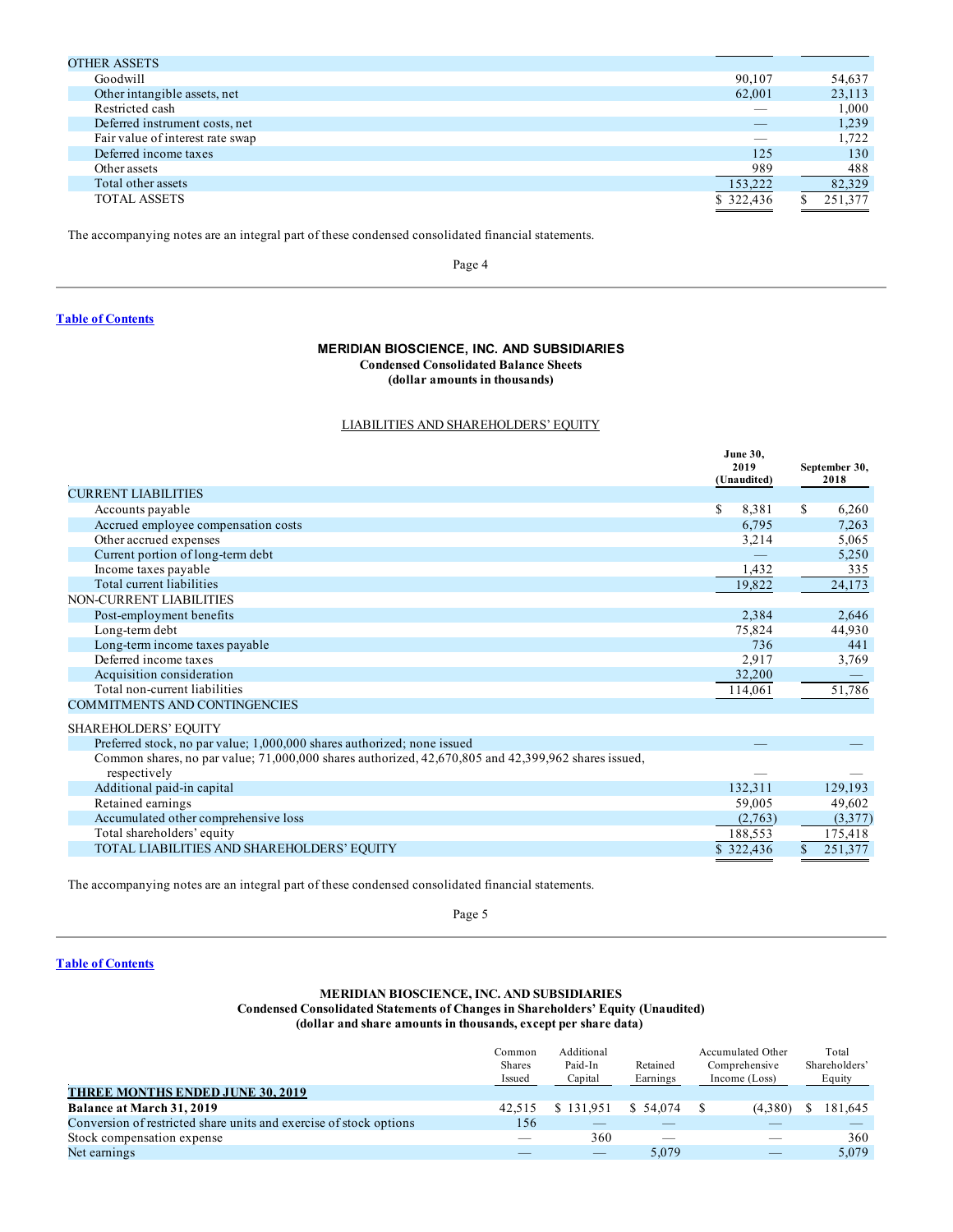| Foreign currency translation adjustment                            |                          |                          |                        |               | 1,692                    |              | 1,692     |
|--------------------------------------------------------------------|--------------------------|--------------------------|------------------------|---------------|--------------------------|--------------|-----------|
| Hedging activity, net of tax                                       |                          |                          |                        |               | (223)                    |              | (223)     |
| Adoption of ASU 2018-02                                            |                          |                          | (148)                  |               | 148                      |              |           |
| Balance at June 30, 2019                                           | 42,671                   | \$132,311                | $\overline{\$}$ 59,005 | $\mathbb{S}$  | (2,763)                  | $\mathbb{S}$ | 188,553   |
| THREE MONTHS ENDED JUNE 30, 2018                                   |                          |                          |                        |               |                          |              |           |
| <b>Balance at March 31, 2018</b>                                   | 42,344                   | \$127,583                | \$47,936               | $\mathbb{S}$  | (1, 183)                 | S            | 174,336   |
| Cash dividends paid - \$0.125 per share                            |                          |                          | (5,293)                |               |                          |              | (5,293)   |
| Conversion of restricted share units and exercise of stock options | 14                       | 183                      |                        |               |                          |              | 183       |
| Stock compensation expense                                         |                          | 907                      |                        |               |                          |              | 907       |
| Net earnings                                                       |                          | $\overline{\phantom{m}}$ | 6,825                  |               | $\equiv$                 |              | 6,825     |
| Foreign currency translation adjustment                            |                          |                          |                        |               | (1, 912)                 |              | (1, 912)  |
| Hedging activity, net of tax                                       |                          |                          |                        |               | 81                       |              | 81        |
| Balance at June 30, 2018                                           | 42,358                   | \$128,673                | \$49,468               | \$            | (3,014)                  |              | \$175,127 |
| <b>NINE MONTHS ENDED JUNE 30, 2019</b>                             |                          |                          |                        |               |                          |              |           |
| Balance at September 30, 2018                                      | 42,400                   | \$129,193                | \$49,602               | S             | (3,377)                  | S            | 175,418   |
| Cash dividends paid - \$0.250 per share                            |                          |                          | (10,612)               |               |                          |              | (10,612)  |
| Conversion of restricted share units and exercise of stock options | 271                      | 390                      |                        |               |                          |              | 390       |
| Stock compensation expense                                         |                          | 2,728                    |                        |               |                          |              | 2,728     |
| Net earnings                                                       |                          |                          | 20,279                 |               | $\qquad \qquad$          |              | 20,279    |
| Foreign currency translation adjustment                            |                          |                          |                        |               | 1,353                    |              | 1,353     |
| Hedging activity, net of tax                                       |                          |                          |                        |               | (887)                    |              | (887)     |
| Adoption of ASU 2014-09                                            |                          | $\qquad \qquad \qquad$   | (116)                  |               |                          |              | (116)     |
| Adoption of ASU 2018-02                                            |                          |                          | (148)                  |               | 148                      |              |           |
| Balance at June 30, 2019                                           | 42,671                   | \$132,311                | \$59,005               | $\mathbb{S}$  | (2,763)                  | $\mathbb{S}$ | 188,553   |
| <b>NINE MONTHS ENDED JUNE 30, 2018</b>                             |                          |                          |                        |               |                          |              |           |
| <b>Balance at September 30, 2017</b>                               | 42,207                   | \$125,608                | \$46,923               | <sup>\$</sup> | (2,946)                  | S            | 169,585   |
| Cash dividends paid - \$0.375 per share                            |                          |                          | (15,870)               |               |                          |              | (15,870)  |
| Conversion of restricted share units and exercise of stock options | 151                      | 183                      |                        |               |                          |              | 183       |
| Stock compensation expense                                         | $\overline{\phantom{0}}$ | 2,882                    |                        |               |                          |              | 2,882     |
| Net earnings                                                       |                          | $\overline{\phantom{m}}$ | 18,415                 |               | $\overline{\phantom{0}}$ |              | 18,415    |
| Foreign currency translation adjustment                            |                          |                          |                        |               | (695)                    |              | (695)     |
| Hedging activity, net of tax                                       |                          |                          |                        |               | 627                      |              | 627       |
| Balance at June 30, 2018                                           | 42,358                   | \$128,673                | \$49,468               | \$            | (3,014)                  | S            | 175,127   |

The accompanying notes are an integral part of these condensed consolidated financial statements.

Page 6

#### **Table of Contents**

#### **MERIDIAN BIOSCIENCE, INC. AND SUBSIDIARIES Notes to Condensed Consolidated Financial Statements Dollars in Thousands, Except Per Share Amounts (Unaudited)**

# **1. Basis of Presentation**

The interim condensed consolidated financial statements are unaudited and are prepared in accordance with accounting principles generally accepted in the United States of America for interim financial information, and the rules and regulations of the Securities and Exchange Commission. Certain information and footnote disclosures normally included in financial statements prepared in accordance with generally accepted accounting principles have been condensed or omitted pursuant to such rules and regulations. In the opinion of Management, the interim financial statements include all normal adjustments and disclosures necessary to present fairly the Company's financial position as of June 30, 2019, the results of its operations for the three and nine month periods ended June 30, 2019 and 2018, and its cash flows for the nine month periods ended June 30, 2019 and 2018. These statements should be read in conjunction with the consolidated financial statements and footnotes thereto included in the Company's fiscal 2018 Annual Report on Form 10-K. Financial information as of September 30, 2018 has been derived from the Company's audited consolidated financial statements. The results of operations for interim periods are not necessarily indicative of the results to be expected for the year.

#### **2. Significant Accounting Policies**

A summary of the Company's significant accounting policies is included in Note 1 to the audited consolidated financial statements of the Company's fiscal 2018 Annual Report on Form 10-K and should be referred to for a description of the Company's current significant accounting policies, with the exception of Revenue Recognition and Fair Value Measurements, which are set forth below.

#### *Revenue Recognition –*

#### Adoption of New Standard

On October 1, 2018, we adopted ASU No. 2014-09, *Revenue from Contracts with Customers*, using the modified retrospective transition method applied to those contracts that were not completed as of that date. Results for reporting periods beginning on or after October 1, 2018 are presented under the new guidance, while prior period amounts are not adjusted and continue to be reported in accordance with previously applicable authoritative guidance.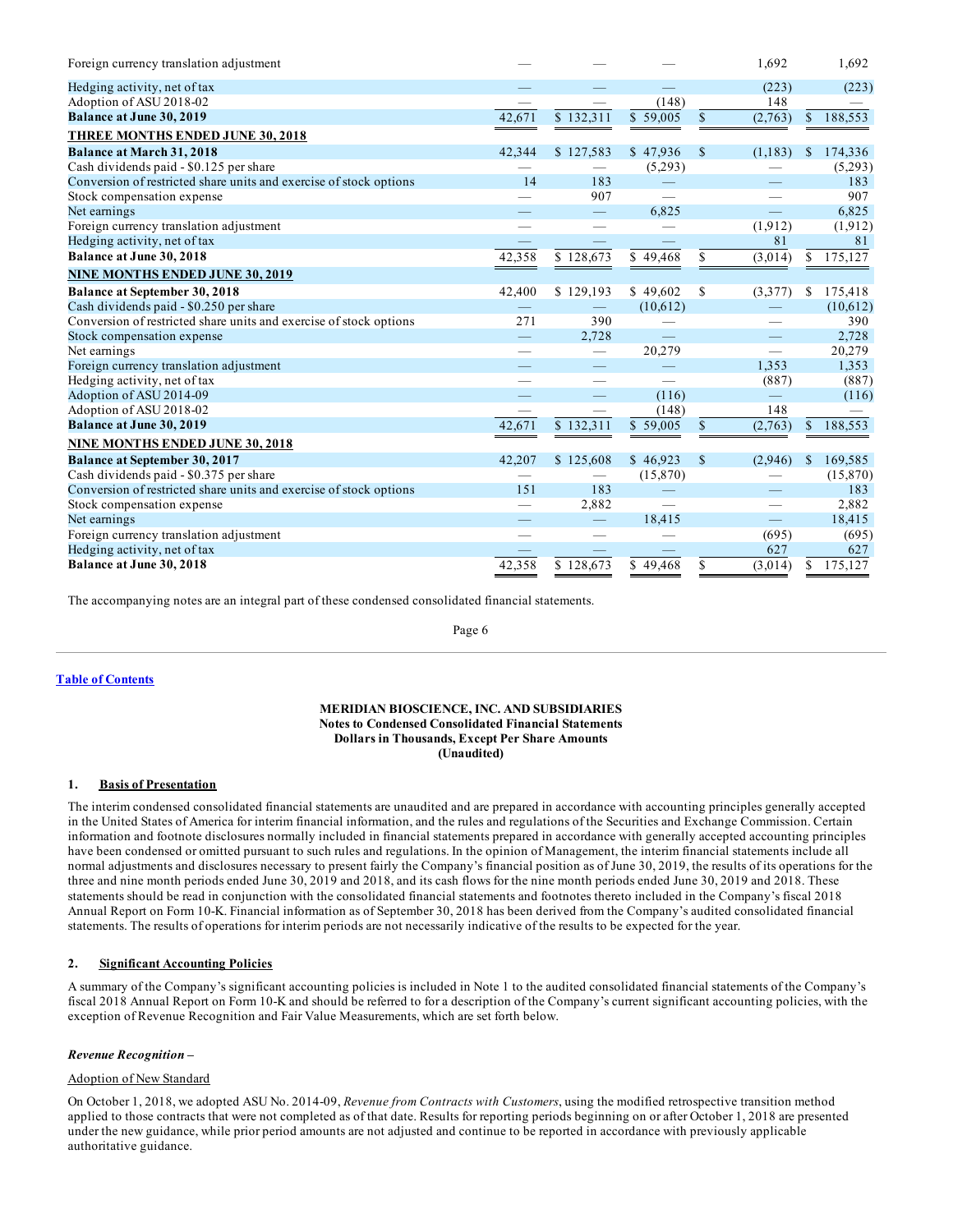Upon adoption, we recorded a reduction of \$116 to the opening balance of retained earnings as of October 1, 2018. This adjustment is related to writing off the book value of clinical diagnostic testing instruments located at customers for which there is no contractual arrangement for the instrument to be returned to the Company. Instruments placed with customers under an agreement to return the instrument to the Company were reclassified to machinery and equipment. Prior to adoption of the new guidance, all instruments placed with customers were capitalized and amortized over an estimated three-year utilization period, with the net balance reflected as deferred instrument costs.

# **Table of Contents**

The following table summarizes the impact of the new revenue standard on our opening balance sheet:

|                                           |   | <b>Balance at</b><br>September 30,<br>2018 |   | <b>New Revenue</b><br><b>Standard</b><br>Adjustment | <b>Balance at</b><br>October 1,<br>2018 |
|-------------------------------------------|---|--------------------------------------------|---|-----------------------------------------------------|-----------------------------------------|
| PROPERTY, PLAN AND EQUIPMENT              |   |                                            |   |                                                     |                                         |
| Machinery, equipment and furniture        | S | 50,606                                     | S | 8,696                                               | \$59,302                                |
| Accumulated depreciation and amortization |   | (55, 846)                                  |   | (7,611)                                             | (63, 457)                               |
| <b>OTHER ASSETS</b>                       |   |                                            |   |                                                     |                                         |
| Deferred instrument costs, net            |   | 1,239                                      |   | (1,239)                                             |                                         |
| NON-CURRENT LIABILITIES                   |   |                                            |   |                                                     |                                         |
| Deferred income taxes                     |   | (3,769)                                    |   | 38                                                  | (3,731)                                 |
| <b>SHAREHOLDERS' EQUITY</b>               |   |                                            |   |                                                     |                                         |
| Retained earnings                         |   | (49,602)                                   |   | 116                                                 | (49, 486)                               |

The adoption of this new standard had an immaterial impact on our reported total revenues and operating income, as compared to what would have been reported under the prior standard. Our accounting policies under the new standard were applied prospectively and are noted below following the discussion of Revenue Disaggregation.

#### Revenue Disaggregation

The following tables present our revenues disaggregated by major geographic region, major product platform and disease state (Diagnostics only):

#### **Revenue by Reportable Segment & Geographic Region**

|                          |          | Three Months Ended June 30, |               | Nine Months Ended June 30, |              |           |
|--------------------------|----------|-----------------------------|---------------|----------------------------|--------------|-----------|
|                          | 2019     | 2018                        | Inc (Dec)     | 2019                       | 2018         | Inc (Dec) |
| Diagnostics-             |          |                             |               |                            |              |           |
| Americas                 | \$27,356 | \$ 30,585                   | (11)%         | 85,782<br>-S               | \$<br>95,511 | $(10)\%$  |
| <b>EMEA</b>              | 5.076    | 5,144                       | $(1)\%$       | 15,695                     | 16,469       | $(5)\%$   |
| <b>ROW</b>               | 686      | 639                         | 7%            | 1,806                      | 1,660        | 9%        |
| <b>Total Diagnostics</b> | 33,118   | 36,368                      | (9)%          | 103,283                    | 113,640      | (9)%      |
| Life Science-            |          |                             |               |                            |              |           |
| Americas                 | 4.369    | 5,500                       | $(21)\%$      | 14,347                     | 15,875       | $(10)\%$  |
| <b>EMEA</b>              | 6,389    | 5,756                       | $11\%$        | 21,608                     | 18,307       | 18%       |
| <b>ROW</b>               | 4,564    | 4,113                       | 11%           | 10,930                     | 12,649       | $(14)\%$  |
| Total Life Science       | 15,322   | 15,369                      | $\frac{0}{0}$ | 46,885                     | 46,831       | $\%$      |
| Consolidated             | \$48,440 | \$51,737                    | (6)%          | \$150,168                  | \$160,471    | (6)%      |
|                          | Page 8   |                             |               |                            |              |           |

**Table of Contents**

#### **Revenue by Product Platform/Type**

|                                       |          | Three Months Ended June 30, |           |           | Nine Months Ended June 30, |           |  |
|---------------------------------------|----------|-----------------------------|-----------|-----------|----------------------------|-----------|--|
|                                       | 2019     | 2018                        | Inc (Dec) | 2019      | 2018                       | Inc (Dec) |  |
| Diagnostics-                          |          |                             |           |           |                            |           |  |
| Molecular assays                      | 5.937    | 7,509                       | $(21)\%$  | 20,371    | 26,200                     | $(22)\%$  |  |
| Immunoassays & blood chemistry assays | 27,181   | 28,859                      | $(6)\%$   | 82,912    | 87,440                     | $(5)\%$   |  |
| <b>Total Diagnostics</b>              | \$33,118 | \$36,368                    | (9)%      | \$103.283 | \$113,640                  | (9)%      |  |
| Life Science-                         |          |                             |           |           |                            |           |  |
| Molecular reagents                    | 5.495    | 6.049                       | (9)%      | 17,495    | 17,882<br>S                | $(2)\%$   |  |
| Immunological reagents                | 9,827    | 9,320                       | 5%        | 29,390    | 28,949                     | $2\%$     |  |
| Total Life Science                    | \$15,322 | \$15,369                    | $-$ %     | 46,885    | 46,831                     | $-$ %     |  |

**Revenue by Disease State (Diagnostics only)**

**Three Months Ended June 30, Nine Months Ended June 30,**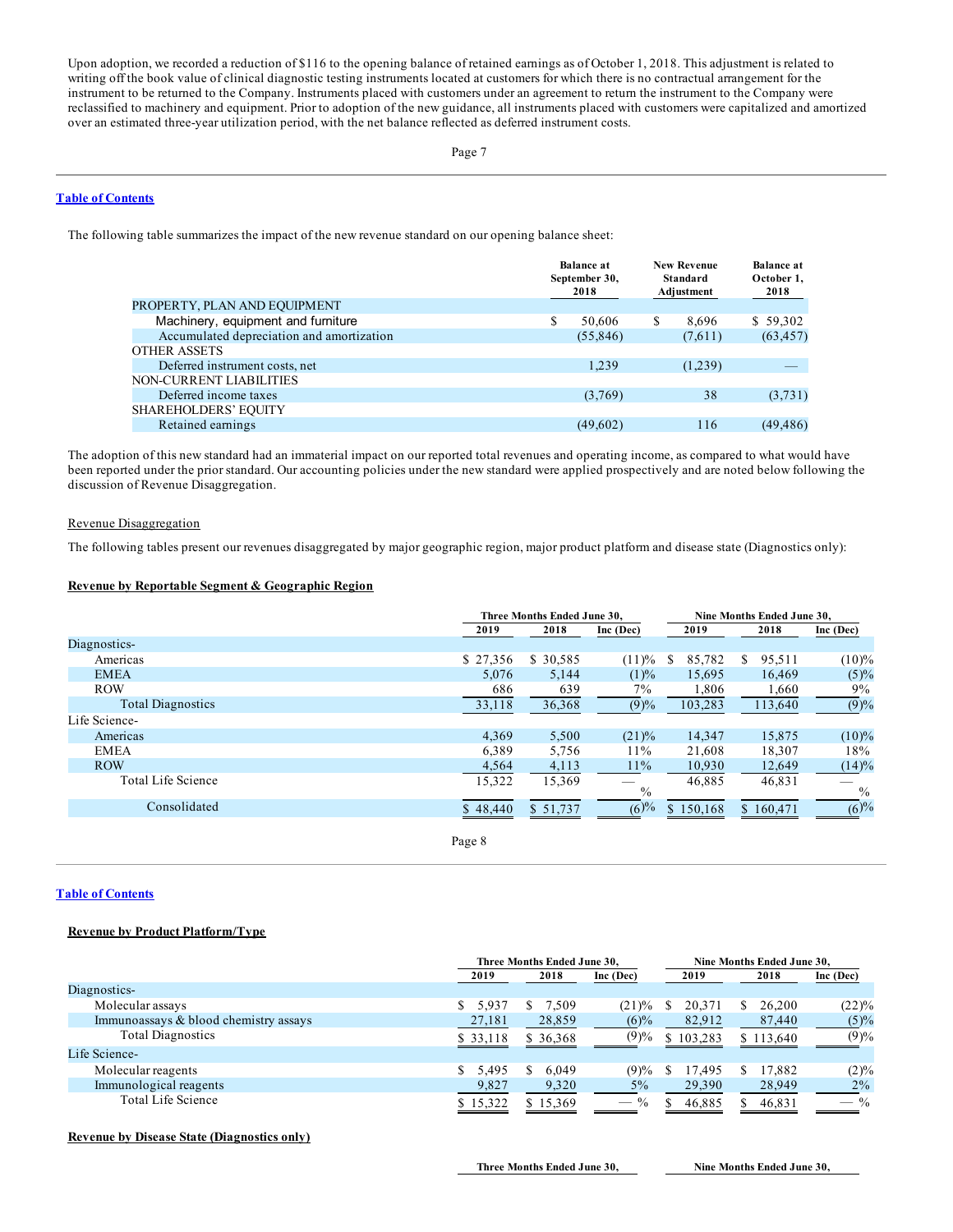|                            | 2019      | 2018     | Inc (Dec) | 2019    | 2018      | Inc (Dec) |
|----------------------------|-----------|----------|-----------|---------|-----------|-----------|
| Diagnostics-               |           |          |           |         |           |           |
| Gastrointestinal assays    | \$17.232  | \$20.212 | (15)%     | 52.024  | 59.631    | $(13)\%$  |
| Respiratory illness assays | 5.708     | 5,749    | $(1)\%$   | 21,242  | 22,779    | (7)%      |
| Blood chemistry assays     | 4.750     | 5.005    | $(5)\%$   | 13.510  | 13,528    | $-$ %     |
| Other                      | 5,428     | 5,402    | $-$ %     | 16.507  | 17,702    | (7)%      |
| <b>Total Diagnostics</b>   | \$ 33,118 | 36,368   | (9)%      | 103,283 | \$113,640 | (9)%      |

# Revenue Policies

## *Product Sales*

Revenue from contracts with customers is recognized in an amount that reflects the consideration we expect to receive in exchange for products when obligations under such contracts are satisfied. Revenue is generally recognized at a point-in-time when products are shipped and title has passed to the customer. Such contracts can include various combinations of products that are generally accounted for as distinct performance obligations.

Revenue is reduced in the period of sale for fees paid to distributors, which are inseparable from the distributor's purchase of our product and for which we receive no goods or services in return. Revenue for the Diagnostics segment is reduced at the date of sale for product price adjustments due to certain distributors under local contracts. Management estimates accruals for distributor price adjustments based on local contract terms, sales data provided by distributors, historical statistics, current trends, and other factors. Changes to the accruals are recorded in the period that they become known. Such accruals are netted against accounts receivable.

Shipping and handling costs incurred after control of the product is transferred to our customers are treated as fulfillment costs and not a separate performance obligation.

Our payment terms differ by jurisdiction and customer but payment is generally required in a term ranging from 30 to 90 days from the date of shipment or satisfaction of the performance obligation. Trade accounts receivable are recorded in the accompanying Consolidated Balance Sheets at invoiced amounts less provisions for distributor price adjustments under local contracts and doubtful accounts. The allowance for doubtful accounts represents our estimate of probable credit losses and is based on historical write-off experience and known conditions that would likely lead to non-payment. Customer invoices are charged off against the allowance when we believe it is probable that the invoices will not be paid.

Page 9

#### **Table of Contents**

#### *Practical Expedients and Exemptions*

Revenue is recognized net of any taxes collected from customers (sales tax, value added tax, etc.), which are subsequently remitted to government authorities.

Our products are generally not subject to a customer right of return except for product recall events under the rules and regulations of the Food and Drug Administration or equivalent agencies outside the United States. In this circumstance, the costs to replace affected products would be accrued at the time a loss was probable and estimable.

We expense as incurred the costs to obtain contracts, as the amortization period would be one year or less. These costs, recorded within selling and marketing expense, include our internal sales force compensation programs and certain partner sales incentive programs, as we have determined that annual compensation is commensurate with annual selling activities.

#### *Reagent Rental Arrangements*

Our revogene™, alethia™ and LeadCare product platforms require the use of instruments for the tests to be processed. In many cases, a customer is given use of the instrument provided they continue purchasing the associated tests, also referred to as "consumables" or "reagents". If a customer stops purchasing the consumables, the instrument must be returned to Meridian. Such arrangements are common practice in the diagnostics industry and are referred to as "Reagent Rental" agreements. These agreements may also include instrument related services such as a limited replacement warranty, training and installation. We concluded that the use of the instrument and related services (collectively known as "lease elements") are not within the scope of ASU No. 2014-09 but rather ASU 2016-02, *Leases*. Accordingly, we first allocate the transaction price between the lease elements and the nonlease elements based on estimates of relative standalone selling prices. Lease revenue is derived solely from the sale of consumables and is therefore recognized monthly as earned, which coincides with the transfer of control of the non-lease elements.

For the portion of the transaction price allocated to the non-lease elements, which are principally the test kits, the related revenue will be recognized at a point-in-time when control transfers.

Revenue allocated to the lease elements of these Reagent Rental arrangements represent less than 1% of total revenue and are included as part of net revenues in our Condensed Consolidated Statements of Income.

#### *Fair Value Measurements –*

Assets and liabilities are recorded at fair value in accordance with Accounting Standards Codification ("ASC") 820-10, *Fair Value Measurements and Disclosures*. ASC 820-10 defines fair value as the price that would be received to sell an asset or would be paid to transfer a liability in an orderly transaction between market participants at the measurement date. ASC 820-10 requires a three level hierarchy, which prioritizes the inputs to valuation techniques used to measure fair value. The hierarchy level assigned to each asset and liability is based on the assessment of the transparency and reliability of the inputs used in the valuation of such items at the measurement date based on the lowest level of input that is significant to the fair value measurement. The hierarchy gives the highest priority to unadjusted quoted prices in active markets for identical assets or liabilities (level 1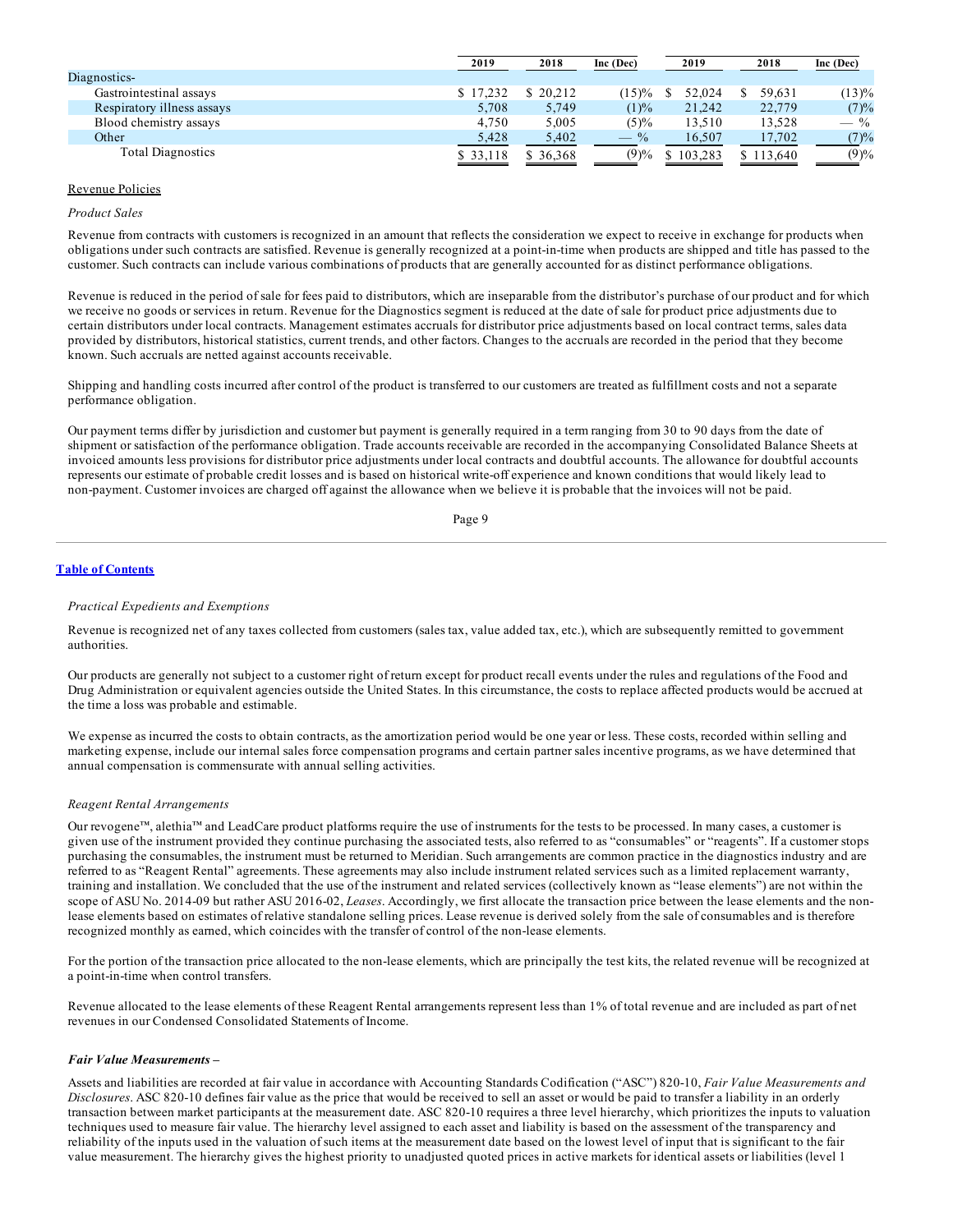measurements) and the lowest priority to unobservable inputs (level 3 measurements).

Assets and liabilities measured and reported at fair value are classified and disclosed in one of the following categories based on inputs:

Level 1

Unadjusted quoted prices in active markets that are accessible at the measurement date for identical, unrestricted assets or liabilities

Level 2

Quoted prices in markets that are not active and financial instruments for which all significant inputs are observable, either directly or indirectly

Level 3

Prices or valuations that require inputs that are both significant to the fair value measurement and unobservable

Page 10

#### **Table of Contents**

As indicated in Note 3, we have recently acquired the business of GenePOC Inc. The fair value of the acquired accounts receivable and other current assets and the fair value of the assumed accounts payable and accrued expenses approximated their carrying value at the acquisition date. Inventories, property, plant and equipment, intangible assets and contingent consideration were valued using Level 3 inputs.

#### *Recent Accounting Pronouncements –*

In February 2016, the FASB issued ASU 2016-02, *Leases*, which amends the accounting guidance related to leases. These changes, which are designed to increase transparency and comparability among organizations for both lessees and lessors, include, among other things, requiring recognition of lease assets and liabilities on the balance sheet and disclosing key information about leasing arrangements. Adoption and implementation of the guidance is not required by the Company until the beginning of fiscal 2020, although early adoption is permitted. During the third quarter of fiscal 2019, the Company continued the process of gathering and summarizing its corporate-wide lease information in order to assess the impact that adoption of this guidance will have on its financial statements.

In August 2016, the FASB issued ASU 2016-15, *Classification of Certain Cash Receipts and Cash Payments*. The update addresses certain specific cash flows and their treatment, with the objective being to reduce the existing diversity in how the items are presented and classified within the statement of cash flows. The Company adopted this guidance in the first quarter of fiscal 2019, with the Condensed Consolidated Statements of Cash Flows reflecting such adoption, including the information related to restricted cash.

In February 2018, the FASB issued ASU 2018-02, *Reclassification of Certain Tax Ef ects from Accumulated Other Comprehensive Income*, to address certain of the recent U.S. federal income tax legislation's impact on Accumulated Other Comprehensive Income ("AOCI"). The guidance specifically provides the option of reclassifying "stranded tax effects" related to the tax legislation from AOCI to retained earnings. Adoption and implementation of the optional guidance is not effective for the Company until the beginning of fiscal 2020, although early adoption is permitted. The Company elected to adopt this guidance in the third quarter of fiscal 2019. An election was made to reclassify the income tax effects of the Tax Cuts and Jobs Act from AOCI to retained earnings, and an entry was made to increase AOCI and decrease retained earnings by \$148. The Company's accounting policy is to release the income tax effects in other comprehensive income as financial amounts are removed.

#### *Reclassifications –*

Certain reclassifications have been made to the prior year financial statements to conform to the current year presentation. Such reclassifications had no impact on net earnings or shareholders' equity.

#### **3. Acquisition of Business of GenePOC**

On June 3, 2019, we acquired the business of GenePOC Inc. ("GenePOC"), a Quebec City, Quebec Province, Canada based provider of molecular diagnostic instruments and assays. The purchase agreement contemplates a maximum total consideration of up to \$120,000, which based upon the current preliminary valuation is estimated at a total fair value of approximately \$77,502. Pursuant to the purchase agreement, the maximum consideration is comprised of the following (noting that the current preliminary valuation values the contingent consideration identified in (ii) and (iii) below at an aggregate amount of approximately \$27,200):

- a \$50,000 cash payment on June 3, 2019, subject to a working capital adjustment and a holdback of \$5,000 to secure selling party's performance of certain post-closing obligations;
- (ii) two \$10,000 installments contingent upon the achievement of certain product development milestones if achieved by September 30, 2020 and March 31, 2021, respectively; and
- (iii) up to \$50,000 of contingent consideration payable if certain financial performance targets are achieved during the twelve-month period ending September 30, 2022.

#### **Table of Contents**

The total of the holdback identified in (i) above and the currently estimated value of the contingent consideration identified in (ii) and (iii) above are reflected as acquisition consideration within the non-current liabilities section of the accompanying Condensed Consolidated Balance Sheets.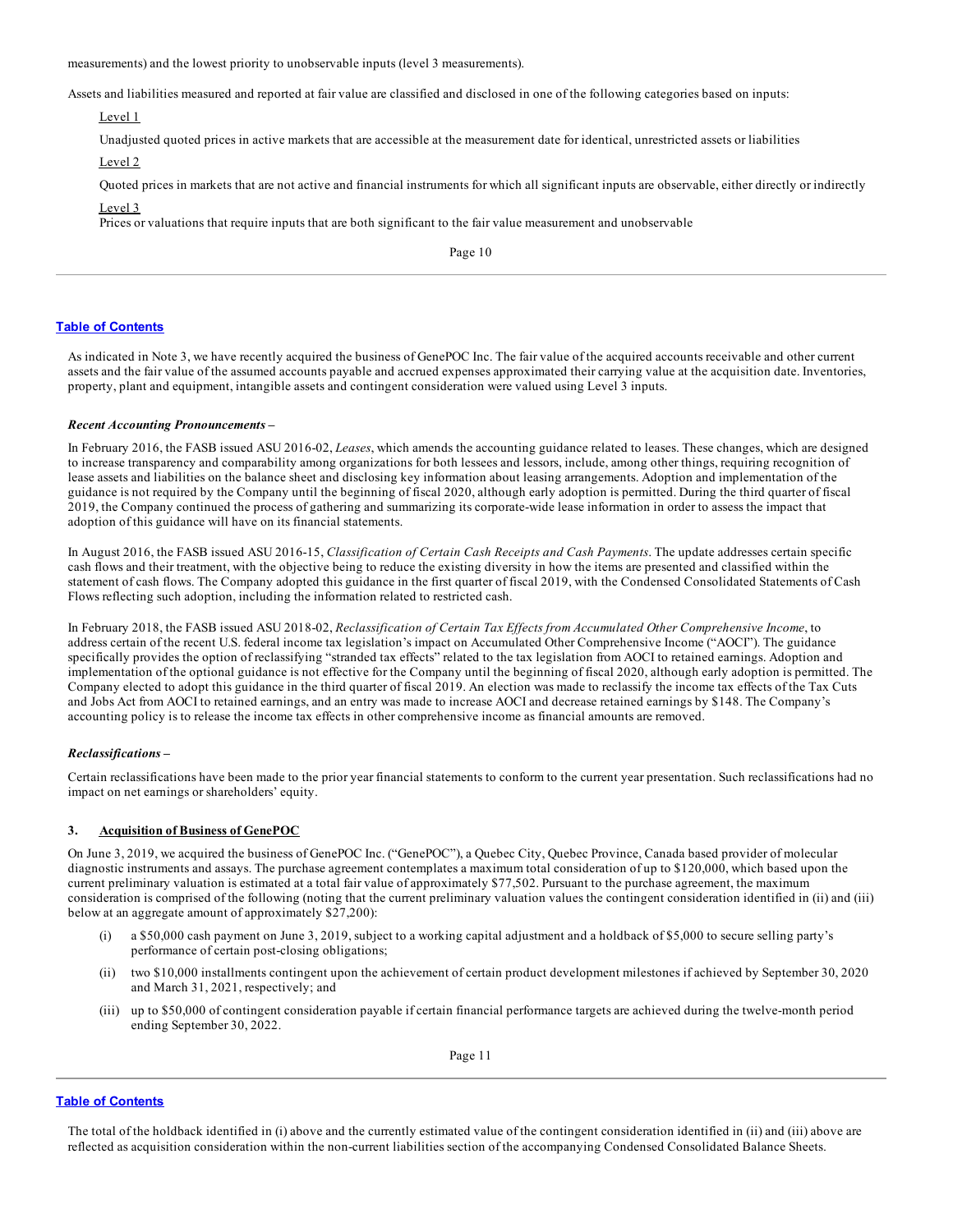The acquisition was made utilizing cash and equivalents on hand and proceeds drawn from our new \$125,000 revolving credit facility, which replaced our previous credit facility. Proceeds from the new credit facility were also utilized to repay and settle the outstanding principal and interest due on our term loan (see Note 9). As a result of currently estimated total consideration exceeding the preliminary fair value of the net assets acquired, goodwill in the amount of \$34,482 was recorded in connection with this acquisition, which, pending certain tax planning, is expected to be deductible for tax purposes ratably over 15 years. The goodwill results largely from Meridian's ability to market and sell GenePOC's technology and instrument platform through its established customer base and distribution channels. Our Condensed Consolidated Statements of Operations for the three and nine months ended June 30, 2019 include \$473 and \$1,445, respectively, of acquisition-related costs related to the acquisition of the GenePOC business, which are reflected as Operating Expenses. Most of these costs relate to professional fees for attorneys, tax advisors and regulatory advisors during due diligence and the preparation and negotiation of acquisition agreements.

The Company's consolidated results for both the three and nine months ended June 30, 2019 include \$15 of net revenues and \$599 of net loss from the GenePOC business since the date of acquisition. These results, which are reported as part of the Diagnostics segment, include \$291 of amortization of specific identifiable assets recorded in the opening balance sheet, including a license agreement, technology and a government grant.

#### *Preliminary Purchase Price Allocation*

The recognized preliminary amounts of identifiable assets acquired and liabilities assumed in the acquisition of the GenePOC business are as follows:

|                                                                   |   | <b>PRELIMINARY</b> |
|-------------------------------------------------------------------|---|--------------------|
| Fair value of assets acquired -                                   |   |                    |
| Accounts receivable                                               | S | 58                 |
| Inventories                                                       |   | 1,617              |
| Other current assets                                              |   | 77                 |
| Property, plant and equipment                                     |   | 1,520              |
| Goodwill                                                          |   | 34,482             |
| Other intangible assets (estimated useful life):                  |   |                    |
| License agreement (10 years)                                      |   | 5,990              |
| Technology (15 years)                                             |   | 34,040             |
| Government grant (1.33 years)                                     |   | 800                |
|                                                                   |   | 78,584             |
| Fair value of liabilities assumed -                               |   |                    |
| Accounts payable and accrued expenses                             |   | 1,082              |
| Total consideration (including contingent consideration currently |   |                    |
| estimated at \$27,200)                                            |   | 77,502             |

The allocation of the purchase price and estimated useful lives of property, plant and equipment, and intangible assets shown above are preliminary and subject to adjustments to goodwill within the permitted measurement period.

#### *Pro Forma Information*

The following table provides the unaudited consolidated pro forma results for the periods presented as if the business of GenePOC had been acquired as of the beginning of fiscal 2018. Pro forma results do not include the effect of any synergies anticipated to be achieved from the acquisition, and accordingly, are not necessarily indicative of the results that would have occurred if the acquisition had occurred on the date indicated or that may result in the future.

Page 12

#### **Table of Contents**

|              | Ended June 30. | <b>Three Months</b> | <b>Nine Months</b><br>Ended June 30, |      |
|--------------|----------------|---------------------|--------------------------------------|------|
|              | 2019           | 2018                | 2019                                 | 2018 |
| Net Revenues | \$48,505       | \$51.771            | \$150.376 \$160.584                  |      |
| Net Earnings | \$3.129        |                     | \$ 2,605 \$ 11,869 \$ 7,439          |      |

The following table identifies the adjustments made to historical Meridian results to arrive at the pro forma results set forth above. These adjustments include: (i) GenePOC pre-acquisition results; and (ii) pro forma adjustments:

|                                                                       |           | <b>Three Months</b><br>Ended June 30, |           | <b>Nine Months</b><br>Ended June 30, |
|-----------------------------------------------------------------------|-----------|---------------------------------------|-----------|--------------------------------------|
|                                                                       | 2019      | 2018                                  | 2019      | 2018                                 |
| Adjustments to Net Revenues                                           |           |                                       |           |                                      |
| GenePOC pre-acquisition revenues                                      | 65        | 34<br>S.                              | \$ 208    | S.<br>113                            |
| <b>Adjustments to Net Earnings</b>                                    |           |                                       |           |                                      |
| GenePOC pre-acquisition net loss                                      | \$(3,263) | \$(3,838)                             | \$(9,578) | \$ (9,834)                           |
| Pro forma adjustments:                                                |           |                                       |           |                                      |
| Meridian acquisition-related costs                                    | 473       |                                       | 1,445     |                                      |
| GenePOC transaction-related costs                                     | 1,245     |                                       | 1,245     |                                      |
| Expenses related to non-continuing personnel, locations or activities | 385       | 659                                   | 1,576     | 1,982                                |
| Incremental depreciation and amortization                             | (585      | (878)                                 | (2,341)   | (2,638)                              |
|                                                                       |           |                                       |           |                                      |
| Incremental interest costs                                            | (123)     | (211)                                 | (546)     | (634)                                |
| Tax effects of pro forma adjustments                                  | (82)      | 48                                    | (211)     | 148                                  |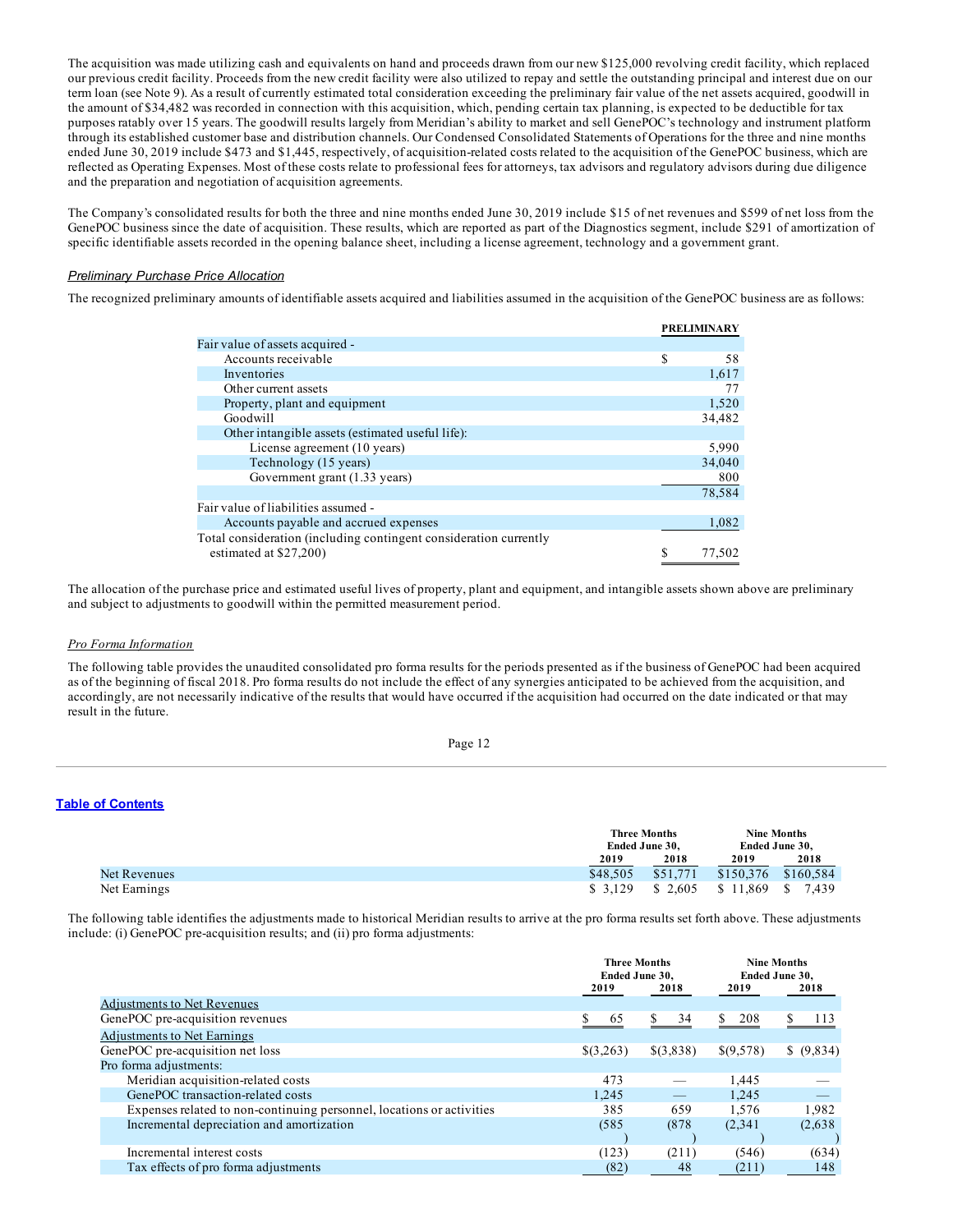# **4. Cash and Equivalents**

Cash and equivalents include the following components:

|                                  |                         | June 30, 2019   |                         | September 30, 2018              |
|----------------------------------|-------------------------|-----------------|-------------------------|---------------------------------|
|                                  | Cash and<br>Equivalents | Other<br>Assets | Cash and<br>Equivalents | Other<br><b>Assets</b>          |
| Institutional money market funds | \$20,795                | $\mathbf{s}$ —  | 20,421<br><sup>S</sup>  | $\overline{\phantom{a}}$        |
| Cash on hand -                   |                         |                 |                         |                                 |
| Restricted                       |                         |                 |                         | 1,000                           |
| Unrestricted                     | 34,397                  | $\equiv$        | 39,342                  | $\hspace{0.1mm}-\hspace{0.1mm}$ |
| Total                            | 55,192                  | $s -$           | 59,763                  | \$1,000                         |
|                                  |                         |                 |                         |                                 |

Page 13

#### **Table of Contents**

# **5. Inventories**

Inventories are comprised of the following:

|                                    | <b>June 30,</b><br>2019 | September 30,<br>2018 |
|------------------------------------|-------------------------|-----------------------|
| Raw materials                      | \$8,394                 | 6,689                 |
| Work-in-process                    | 12.982                  | 12,098                |
| Finished goods - instruments       | 1.212                   | 1.191                 |
| Finished goods - kits and reagents | 20,717                  | 22,015                |
| Total                              | \$43,305                | 41.993                |

#### **6. Intangible Assets**

A summary of our acquired intangible assets subject to amortization, as of June 30, 2019 and September 30, 2018, including the assets added in the GenePOC transaction (see Note 3) is as follows:

|                                                              |                            | June 30, 2019               | September 30, 2018         |                             |  |
|--------------------------------------------------------------|----------------------------|-----------------------------|----------------------------|-----------------------------|--|
|                                                              | Gross<br>Carrying<br>Value | Accumulated<br>Amortization | Gross<br>Carrying<br>Value | Accumulated<br>Amortization |  |
| Manufacturing technologies, core products and cell lines     | \$56,962                   | 15.029<br>ъ                 | \$22,297                   | 13.974<br>S                 |  |
| Trade names, licenses and patents                            | 14.775                     | 5.958                       | 8.647                      | 5.267                       |  |
| Customer lists, customer relationships and supply agreements | 24,377                     | 13.899                      | 24.461                     | 13,051                      |  |
| Government grants                                            | 824                        | 51                          |                            |                             |  |
| Total                                                        | \$96,938                   | 34,937                      | \$55,405                   | 32.292                      |  |

The actual aggregate amortization expense for these intangible assets was \$1,120 and \$849 for the three months ended June 30, 2019 and 2018, respectively, and \$2,778 and \$2,732 for the nine months ended June 30, 2019 and 2018, respectively. The estimated aggregate amortization expense for these intangible assets for each of the fiscal years through fiscal 2024 is as follows: remainder of fiscal 2019 – \$1,715, fiscal 2020 – \$6,701, fiscal 2021 – \$5,489, fiscal 2022 – \$5,111, fiscal 2023 – \$5,099, and fiscal 2024 – \$5,094.

#### **7. Restructuring**

During the second quarter of fiscal 2018, the Company began implementation of a plan to realign its business structure into two business units, Diagnostics and Life Science, supported by a global corporate team, a plan that has continued to be refined through the third quarter of fiscal 2019. As part of this plan, certain functions and locations within both business units were streamlined, including: (i) the elimination of certain executive management and commercial sales positions; (ii) the closing of Life Science locations in Taunton, Massachusetts and Singapore, the operations of which were transferred to locations in Memphis, Tennessee and London, England, respectively; and (iii) the transfer of certain functions performed in the Billerica, Massachusetts Diagnostics facility to the corporate headquarters in Cincinnati, Ohio. As a result of these activities, restructuring costs totaling \$6,332 were recorded during the fiscal year ended September 30, 2018, with an additional \$1,801 recorded during the three and nine month periods ended June 30, 2019.

Page 14

#### **Table of Contents**

Approximately \$270 and \$20 of accrued restructuring costs was reversed during the fiscal quarters ended March 31, 2019 and June 30, 2019, respectively, and is reflected as a reduction of the Restructuring Costs within the Condensed Consolidated Statements of Operations for the three and nine months ended June 30, 2019. A summary of the accrued liability associated with the restructuring costs as of June 30, 2019 and September 30, 2018, is as follows:

| <b>June 30,</b> | September 30, |
|-----------------|---------------|
| 2019            | 2018          |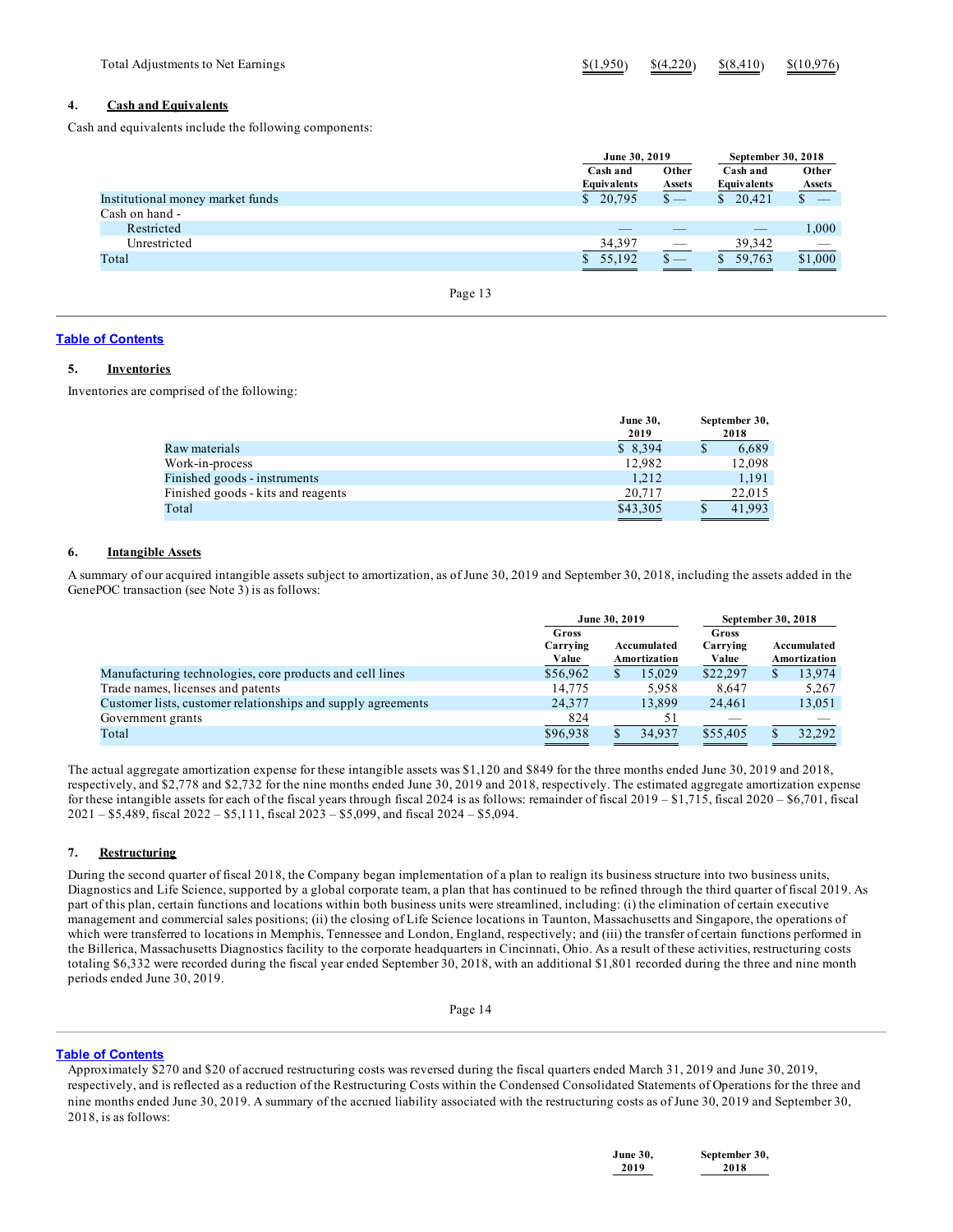| Severance, other termination benefits and related costs | 888 | 987 |
|---------------------------------------------------------|-----|-----|
| Lease and other contract termination fees               |     |     |
| Other                                                   |     |     |
| Total                                                   | 888 |     |

# **8. Income Taxes**

On December 22, 2017, the United States enacted tax reform legislation commonly known as the Tax Cuts and Jobs Act (the "tax reform act"). In applying the tax reform act during the three months ended December 31, 2017, we followed the guidance in SEC Staff Accounting Bulletin 118 ("SAB 118"), regarding the application of ASC Topic 740, *Income Taxes*, in situations where a company does not have the necessary information available, prepared or analyzed in reasonable detail to complete the accounting for certain income tax effects of the tax reform act for the reporting period in which the tax reform act was enacted. SAB 118 provides for a measurement period beginning in the reporting period that includes the tax reform act's enactment date and ending when a company has obtained, prepared and analyzed the information needed in order to complete the accounting requirements, but in no circumstances should the measurement period extend beyond one year from the enactment date.

As a result, our financial statements for the three months ended December 31, 2017 reflected the effects of the tax reform act as provisional based on a reasonable estimate of the income tax effects and included a provisional noncurrent income tax payable in the amount of \$854 related to the repatriation transition tax. Subsequent to the quarter ended December 31, 2017 and prior to September 30, 2018, we completed the accounting for the effects of the tax reform act. As a result, our repatriation transition tax liability was increased to \$876, which is reflected as follows in the accompanying Condensed Consolidated Balance as of June 30, 2019, after our having paid the amount estimated for fiscal 2018: \$65 of current income taxes payable and \$736 long-term income taxes payable.

In addition, we recorded a one-time tax benefit of \$2,347 during the nine months ended June 30, 2018 resulting from the tax reform act, including an adjustment from the re-measurement of deferred tax assets and liabilities. Of this adjustment, \$1,695 was recorded during first quarter of fiscal 2018 and \$652 was recorded during the third quarter, reflecting adjustments from finalization of the fiscal 2017 federal tax return. This re-measurement included an estimate of the temporary differences expected to be realized during fiscal 2018 at a transitional blended rate of 24.5%. The remaining temporary differences were re-measured at the fully phased-in rate of 21%.

# **9. Bank Credit Arrangements**

In anticipation of the acquisition of the business of GenePOC (see Note 3), on May 24, 2019 the Company entered into a credit facility agreement with a commercial bank. The credit facility, which expires in May 2024, makes available to the Company a revolving credit facility in an aggregate principal amount not to exceed \$125,000, with outstanding principal amounts bearing interest at a fluctuating rate tied to, at the Company's option, either the federal funds rate or LIBOR. As of June 30, 2019, we have made two draws on the credit facility and have an outstanding principal balance of \$75,824. The proceeds from these draws were used to repay and settle the outstanding principal and interest due on our previously-existing term loan and, along with cash on-hand, fund the GenePOC acquisition closing payment. In light of the recent execution date of the credit facility and interest being determined on a variable rate basis, the fair value of the borrowings under the credit facility at June 30, 2019 approximates the current carrying value reflected in the accompanying Condensed Consolidated Balance Sheet.

Page 15

#### **Table of Contents**

The revolving credit facility is collateralized by the business assets of the Company's U.S. subsidiaries and requires compliance with financial covenants that limit the amount of debt obligations and require a minimum level of coverage of fixed charges, as defined in the credit facility agreement. As of June 30, 2019, the Company is in compliance with all covenants.

In connection with the term loan repayment, the Company also settled the interest rate swap entered into to limit exposure to volatility in the term loan's LIBOR interest rate. At the time of settlement, the Company received a cash payment in an amount equal to the \$563 then-current fair value of the interest rate swap. Accordingly, there is no balance for the interest rate swap reflected within the accompanying Condensed Consolidated Balance Sheet as of June 30, 2019. At September 30, 2018, there was an asset balance of \$1,722 related to the interest rate swap. The corresponding fair value amount reflected within a separate component of other comprehensive income in the accompanying Condensed Consolidated Statements of Comprehensive Income, as a result of the interest rate swap having been designated as an effective cash flow hedge, will be released ratably into income through March 31, 2021, the interest rate swap's original term. The interest rate swap balance reflected within other comprehensive income at June 30, 2019 and September 30, 2018 totaled \$538 and \$1,722, respectively.

#### **10. Reportable Segments and Major Customers Information**

Meridian was formed in 1976 and functions as a fully-integrated life science company with principal businesses in: (i) the development, manufacture, sale and distribution of diagnostic test kits, primarily for certain gastrointestinal and respiratory infectious diseases, and elevated blood lead levels; and (ii) the manufacture and distribution of bulk antigens, antibodies, PCR/qPCR reagents, nucleotides, competent cells, and bioresearch reagents used by researchers and other diagnostic manufacturers.

Our reportable segments are Diagnostics and Life Science. The Diagnostics segment consists of manufacturing operations for infectious disease products in Cincinnati, Ohio and Quebec City, Canada, manufacturing operations for blood chemistry products in Billerica, Massachusetts (near Boston), and the sale and distribution of diagnostics products domestically and abroad. This segment's products are used by hospitals, reference labs and physician offices to detect infectious diseases and elevated lead levels in blood.

The Life Science segment consists of manufacturing operations in Memphis, Tennessee; Boca Raton, Florida; London, England; and Luckenwalde, Germany, and the sale and distribution of bulk antigens, antibodies, PCR/qPCR reagents, nucleotides, competent cells, and bioresearch reagents domestically and abroad, including a sales and business development facility in Beijing, China to further pursue revenue opportunities in Asia. This segment's products are used by manufacturers and researchers in a variety of applications (e.g., in-vitro medical device manufacturing, microRNA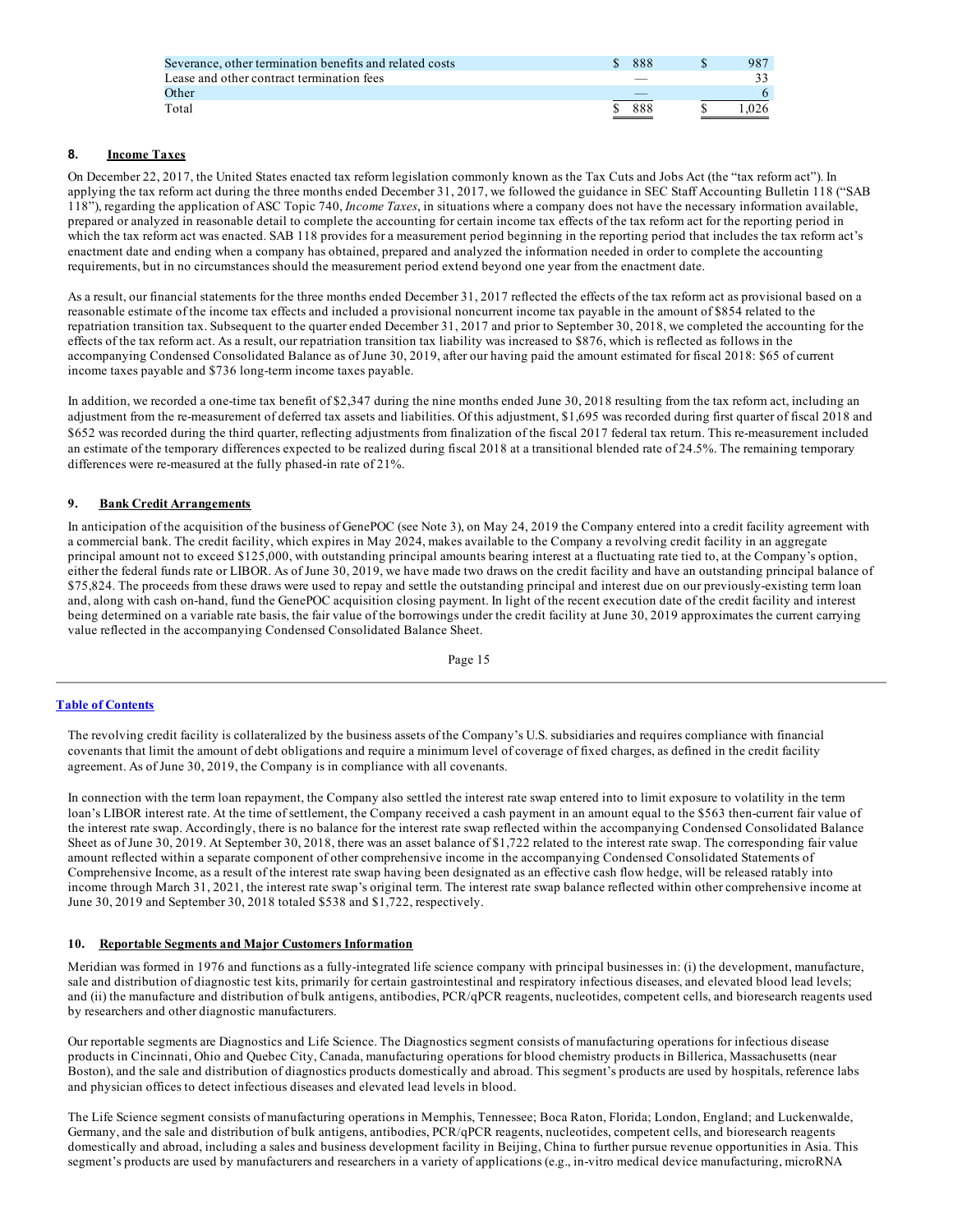detection, next-gen sequencing, plant genotyping, and mutation detection, among others).

Amounts due from two Diagnostics distributor customers accounted for 11% and 12% of consolidated accounts receivable at June 30, 2019 and September 30, 2018, respectively. Revenues from these two distributor customers accounted for 18% and 28% of the Diagnostics segment third-party revenues during the three months ended June 30, 2019 and 2018, respectively, and 26% and 29% during the nine month periods ended June 30, 2019 and 2018, respectively. These distributors represented 12% and 19% of consolidated revenues for the fiscal 2019 and 2018 third quarters, respectively, and 18% and 21% for the fiscal 2019 and fiscal 2018 year-to-date nine month periods, respectively.

Within our Life Science segment, two diagnostic manufacturing customers accounted for 22% and 17% of the segment's third-party revenues during the three months ended June 30, 2019 and 2018, respectively, and 25% and 18% during the nine months ended June 30, 2019 and 2018, respectively.

Page 16

#### **Table of Contents**

Segment information for the interim periods is as follows:

|                                                   | <b>Diagnostics</b>     | <b>Life Science</b>    | Corporate(1) |              | Eliminations(2)<br>Total |
|---------------------------------------------------|------------------------|------------------------|--------------|--------------|--------------------------|
| Three Months Ended June 30, 2019                  |                        |                        |              |              |                          |
| Net revenues -                                    |                        |                        |              |              |                          |
| Third-party                                       | 33,118<br>$\mathbb{S}$ | 15,322<br>$\mathbb{S}$ | $\mathbb{S}$ | $\mathbb{S}$ | \$<br>48,440             |
| Inter-segment                                     | 146                    | 44                     |              |              | (190)                    |
| Operating income                                  | 5,078                  | 4,289                  | (2,926)      |              | 23<br>6,464              |
| Goodwill (June 30, 2019)                          | 70,943                 | 19,164                 |              |              | 90,107                   |
| Other intangible assets, net (June 30, 2019)      | 61,401                 | 600                    |              |              | 62,001                   |
| Total assets (June 30, 2019)                      | 252,575                | 69,242                 |              |              | 619<br>322,436           |
| Three Months Ended June 30, 2018                  |                        |                        |              |              |                          |
| Net revenues -                                    |                        |                        |              |              |                          |
| Third-party                                       | 36,368<br>\$           | $\mathbb{S}$<br>15,369 | $\mathbb{S}$ | $\mathbb{S}$ | \$<br>51,737             |
| Inter-segment                                     | 80                     | 96                     |              |              | (176)                    |
| Operating income                                  | 8,591                  | 3,706                  | (3,646)      |              | 84<br>8,735              |
| Goodwill (September 30, 2018)                     | 35,213                 | 19,424                 |              |              | 54,637                   |
| Other intangible assets, net (September 30, 2018) | 22,068                 | 1,045                  |              |              | 23,113                   |
| Total assets (September 30, 2018)                 | 180,978                | 70,341                 |              |              | 58<br>251,377            |
| Nine Months Ended June 30, 2019                   |                        |                        |              |              |                          |
| Net revenues -                                    |                        |                        |              |              |                          |
| Third-party                                       | \$103,283              | 46,885<br>$\mathbb{S}$ | $\mathbb{S}$ | $\mathbb{S}$ | \$150,168                |
| Inter-segment                                     | 398                    | 273                    |              |              | (671)                    |
| Operating income                                  | 20,455                 | 14,781                 | (8, 450)     |              | 64<br>26,850             |
| Nine Months Ended June 30, 2018                   |                        |                        |              |              |                          |
| Net revenues -                                    |                        |                        |              |              |                          |
| Third-party                                       | \$113,640              | 46,831<br>\$.          | \$           | \$           | \$160,471                |
| Inter-segment                                     | 281                    | 363                    |              |              | (644)                    |
| Operating income                                  | 25,701                 | 10,286                 | (11, 744)    |              | 231<br>24,474            |

(1) Includes Restructuring and Litigation Costs of \$1,080 and \$1,832 in the three months ended June 30, 2019 and 2018, respectively, and \$2,272 and \$6,028 in the nine months ended June 30, 2019 and 2018, respectively.

(2) Eliminations consist of inter-segment transactions.

Transactions between segments are accounted for at established intercompany prices for internal and management purposes, with all intercompany amounts eliminated in consolidation.

#### **11. Litigation Matters**

On November 15, 2017, Barbara Forman filed a class action complaint in the United States District Court for the Southern District of Ohio naming Meridian, its Chief Executive Officer and Chief Financial Officer (in their capacities as such) as defendants. An amended complaint was filed on April 16, 2018 and the Company believes the essential elements of the amended complaint are the same. The complaint and the amended complaint are hereafter referred to as the "Complaint". The Complaint seeks compensatory damages and attorneys' fees. On February 13, 2019 the Court granted Meridian's motion to dismiss and dismissed the Complaint in its entirety. Plaintiff filed a Motion to Reconsider, Set Aside, Alter, Amend, or Vacate the Judgment of dismissal on March 13, 2019. Meridian opposed the Plaintiff's motion on April 3, 2019 and the Plaintiff filed a reply on April 17, 2019. On May 20, 2019, the Court granted Plaintiffs' motion. On June 24, 2019, the parties submitted a joint motion advising the Court that the parties had reached a tentative agreement to resolve the matter and were seeking an extension of all deadlines and a stay pending finalization of the settlement

#### **Table of Contents**

documents. We expect the settlement to be fully funded by insurance, and accordingly, no provision for litigation losses has been included within either of the accompanying Condensed Consolidated Statements of Operations for the three and nine months ended June 30, 2019 or June 30, 2018.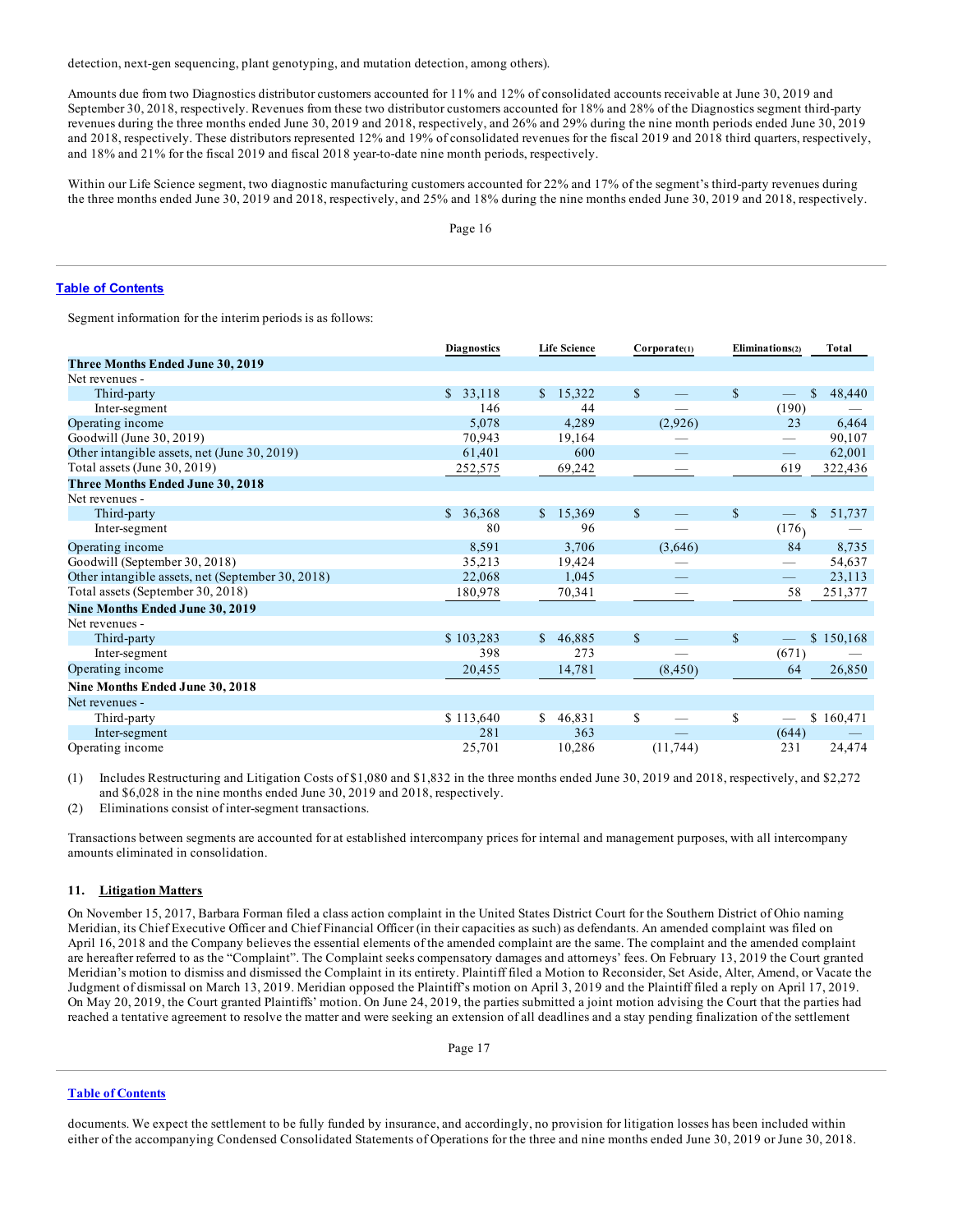On December 6, 2017, Michael Edelson filed a derivative complaint in the United States District Court for the Southern District of Ohio naming Meridian, its Chief Executive Officer, Chief Financial Officer and certain members of Meridian's Board of Directors and Audit Committee (in their capacities as such) as defendants. The complaint alleges that Meridian made false and misleading representations concerning certain of Magellan's lead test systems at or around the time of Meridian's acquisition of Magellan and subsequent thereto, and the complaint alleges that certain members of the Board of Directors and Audit Committee breached their fiduciary duties in their oversight of the Company's public disclosures and corporate governance matters. The complaint seeks compensatory damages, equitable relief relating to corporate governance matters and attorneys' fees. The case was stayed by agreement of the parties pending resolution of the motion to dismiss the class action described above. The motion to dismiss the class action was resolved as noted above and no action has been taken to reinstate the derivative action. The parties are currently negotiating a possible resolution of this litigation but no settlement has been reached. We are unable to determine or predict the ultimate outcome or estimate the range of possible losses, if any. Accordingly, no provision for litigation losses has been included within either of the accompanying Condensed Consolidated Statements of Operations for the three and nine months ended June 30, 2019 or June 30, 2018.

Approximately \$10 and \$50 of expense for attorneys' fees related to the above two class action matters is included within the accompanying Condensed Consolidated Statements of Operations for the three and nine months ended June 30, 2019, respectively, with approximately \$85 and \$630 of related expense being reflected within the accompanying Condensed Consolidated Statements of Operations for the three and nine months ended June 30, 2018, respectively. The Company maintains an insurance policy covering these matters, which has a \$500 deductible.

On April 17, 2018, Magellan received a subpoena from the United States Department of Justice ("DOJ") regarding its LeadCare product line. The subpoena outlines documents to be produced, and the Company is cooperating with the DOJ in this matter. The Company maintains rigorous policies and procedures to promote compliance with applicable regulatory agencies and requirements, and is working with the DOJ to promptly respond to the subpoena, including responding to additional information requests and executing a tolling agreement to extend the statute of limitations. However, the Company cannot predict when the investigation will be resolved, the outcome of the investigation, or its potential impact on the Company. Approximately \$170 and \$1,270 of expense for attorneys' fees related to this matter is included within the accompanying Condensed Consolidated Statements of Operations for the three and nine months ended June 30, 2019, respectively, with approximately \$270 of related expense being reflected within the accompanying Condensed Consolidated Statements of Operations for both the three and nine months ended June 30, 2018.

On October 9, 2018, the Company and DiaSorin Inc. entered into a strategic collaboration to sell DiaSorin's *Helicobacter pylori* stool antigen test to detect *H. pylori* for use on its automated LIAISON platform under the Meridian brand name worldwide. The new collaboration results in the termination of all pending legal disputes between the two parties and will expand the previous agreement between DiaSorin and Meridian, which focused on the sale, by DiaSorin, of co-developed products in major countries in continental Europe. Approximately \$0 and \$50 of expense for attorneys' fees related to this matter is included within the accompanying Condensed Consolidated Statements of Operations for the three and nine months ended June 30, 2019, respectively, and approximately \$815 and \$2,470 of related expense is included within the accompanying Condensed Consolidated Statements of Operations for the three and nine months ended June 30, 2018, respectively.

#### **12. FDA Matters Related to LeadCare**

As previously disclosed, on June 29, 2017, the FDA, in connection with its Safety Notification related to Magellan's LeadCare testing systems for venous blood samples, issued to Magellan its Form 483, Inspectional Observations. The FDA issued a related Warning Letter on October 23, 2017. As also previously disclosed, on April 17, 2018, Magellan received a subpoena from the United States Department of Justice ("DOJ") regarding its LeadCare product line. The subpoena outlines documents to be produced, and we continue to cooperate with the DOJ in this matter, including responding to additional information requests and executing a tolling agreement to extend the statute of limitations.

Page 18

# **Table of Contents**

Magellan submitted 510(k) applications in December 2018, seeking to reinstate venous blood sample-types for its LeadCare® II, LeadCare® Plus™ and LeadCare Ultra® testing systems. In the second fiscal quarter of 2019 the FDA informed Magellan that each of these 510(k) applications has been put on Additional Information hold. On July 15, 2019, we provided responses to FDA's requests for Additional Information. The timing and outcome of FDA's further review of these 510(k)s is not clear. Further, while Magellan's LeadCare testing systems remain cleared for marketing by the FDA and permitted for use with capillary blood samples, the FDA advised that it has commissioned a third-party study of Magellan's LeadCare testing systems using both venous and capillary blood samples. According to the FDA, the results of the field study will be used in conjunction with other information to determine whether further action by FDA or the Centers for Disease Control and Prevention is necessary to protect the public health. Meridian intends to fully cooperate with the FDA as FDA completes its third-party study and continues to work to complete remediation actions at Magellan's blood–chemistry manufacturing facility to the FDA's full and complete satisfaction.

While we remain confident in the performance of the Magellan LeadCare testing systems, there can be no assurance that FDA will allow us to reinstate use of our LeadCare testing systems with venous blood samples, or that the ongoing investigation and study of the DOJ and FDA, respectively, or future exercise of their respective enforcement, regulatory, discretionary or other powers will not result in findings or alleged violations of federal laws that could lead to enforcement actions, proceedings or litigation and the imposition of damages, fines, penalties, restitution, other monetary liabilities, sanctions, settlements or changes to our business practices, product offerings or operations that could have a material adverse effect on our business, financial condition or results of operations; or eliminate altogether our ability to operate our lead testing business, or on terms substantially similar to those on which we currently operate.

Page 19

#### **Table of Contents**

ITEM 2. MANAGEMENT'S DISCUSSION AND ANALYSIS OF FINANCIAL CONDITION AND RESULTS OF OPERATIONS

Refer to "Forward-Looking Statements" following the Table of Contents in front of this Form 10-Q. In the discussion that follows, all dollar amounts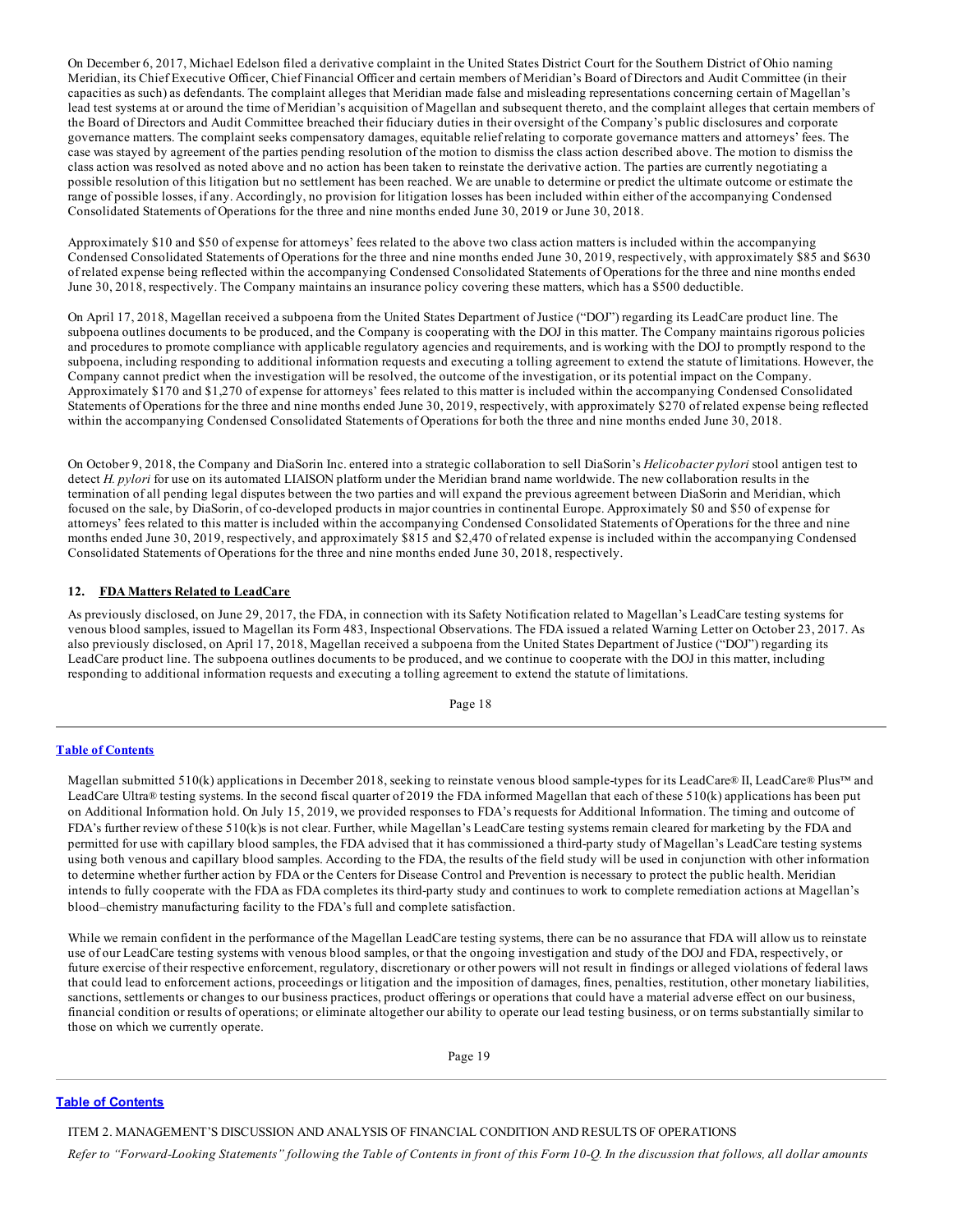#### *are in thousands (both tables and text), except per share data.*

Following is a discussion and analysis of the financial statements and other statistical data that management believes will enhance the understanding of Meridian's financial condition, changes in financial condition and results of operations. Unless otherwise noted, increases or decreases are measured over the corresponding period of the prior fiscal year. This discussion should be read in conjunction with the financial statements and notes thereto beginning on page 1.

#### **QUARTERLY HIGHLIGHTS**

The third quarter of fiscal 2019 was highlighted by the two following major developments (each referencing the related footnote within the accompanying Condensed Consolidated Financial Statements):

- Completed on June 3, 2019 the previously announced acquisition of the business of GenePOC, Inc. of Quebec City, Quebec, Canada, including its revogene™ molecular diagnostics platform, for a currently-estimated total purchase price of approximately \$77,502 (see Note 3, *"Acquisition of Business of GenePOC"*). GenePOC currently has four FDA-cleared assays for *C. dif icile*, Group A *Strep*, Group B *Strep* and Carbapenemase.
- Entered into a credit facility agreement with a commercial bank on May 24, 2019, which makes available to the Company a revolving credit facility in an aggregate principal amount not to exceed \$125,000. We have made two draws totaling \$75,824 on the facility as of June 30, 2019 (see Note 9, *"Bank Credit Arrangements"*).

#### **RESULTS OF OPERATIONS**

#### **Three Months Ended June 30, 2019**

Net earnings for the third quarter of fiscal 2019 decreased 26% to \$5,079, or \$0.12 per diluted share, from net earnings for the third quarter of fiscal 2018 of \$6,825, or \$0.16 per diluted share. The fiscal 2019 third quarter results include \$2,452 of costs associated with acquisition and restructuring activities, and litigation costs, while the fiscal 2018 third quarter results include \$2,081 of costs associated with restructuring activities and litigation costs, along with certain one-time tax effects of the U.S. tax reform act enacted in December 2017. These items had a combined impact on net earnings of \$1,881, or \$0.04 per diluted share, in the fiscal 2019 quarter and \$897, or \$0.02 per diluted share, in the fiscal 2018 quarter (see "USE OF NON-GAAP MEASURES" below). Consolidated revenues for the third quarter of fiscal 2019 totaled \$48,440, a decrease of 6% compared to the third quarter of fiscal 2018 (5% decrease on a constant-currency basis).

Revenues for the Diagnostics segment for the third quarter of fiscal 2019 decreased 9% compared to the third quarter of fiscal 2018 (8% on a constantcurrency basis), comprised of a 21% decrease in molecular assay products and a 6% decrease in immunoassay and blood chemistry assay products. With a 9% decrease in its molecular reagents products and a 5% increase in its immunological reagents products, revenues for our Life Science segment were flat during the third quarter of fiscal 2019 compared to the third quarter of fiscal 2018. On a constant-currency basis, revenues for the Life Science segment increased 1%.

Page 20

#### **Table of Contents**

The third quarter Diagnostics revenues primarily reflect decreased revenues for our gastrointestinal assays, while Life Science revenues reflect a return to revenue growth in the China market and softness within the Americas region, particularly in our distribution channel.

# **Nine Months Ended June 30, 2019**

For the nine month period ended June 30, 2019, net earnings were \$20,279, or \$0.47 per diluted share. The year-to-date fiscal 2019 results include \$4,516 of costs associated with acquisition and restructuring activities, and litigation costs, while the comparable fiscal 2018 results include \$8,475 of costs associated with restructuring activities and litigations costs, along with certain one-time tax effects of the U.S. tax reform act enacted in December 2017. These items had a combined impact on net earnings of \$3,464, or \$0.08 per diluted share, in the fiscal 2019 year-to-date period and \$4,711, or \$0.11 per diluted share, in the comparable fiscal 2018 period (see "USE OF NON-GAAP MEASURES" below). Consolidated revenues decreased 6% to \$150,168 for the first nine months of fiscal 2019 compared to the same period of the prior year (5% on a constant-currency basis). On an operating segment basis, Diagnostics revenues decreased 9% (8% in constant-currency) and Life Science revenues were flat (2% increase in constant-currency).

#### **USE OF NON-GAAP MEASURES**

We have supplemented our reported GAAP financial information with information on operating expenses, operating income, net earnings, basic earnings per share and diluted earnings per share excluding the effects of: (i) acquisition-related costs (fiscal 2019); (ii) restructuring costs (fiscal 2019) and 2018); (iii) litigation costs (fiscal 2019 and 2018); and (iv) certain one-time tax effects of the tax reform act (fiscal 2018) – each of which is a non-GAAP measure. We have provided in the tables below reconciliations to the operating expenses, operating income, net earnings, basic earnings per share and diluted earnings per share amounts reported under U.S. Generally Accepted Accounting Principles. We believe that this information is useful to those who read our financial statements and evaluate our operating results because:

- 1) These measures help to appropriately evaluate and compare the results of operations from period to period by removing the impacts of these non-routine items; and
- 2) These measures are used by our management for various purposes, including evaluating performance against incentive bonus achievement targets, comparing performance from period to period in presentations to our board of directors, and as a basis for strategic planning and forecasting.

Revenue reported on a constant-currency basis is also a non-GAAP measure and is calculated by applying current period average foreign currency exchange rates to each of the prior comparable periods. Management analyzes revenue on a constant-currency basis to better measure the comparability of results between periods. Because changes in foreign currency exchange rates have a non-operating impact on revenue, management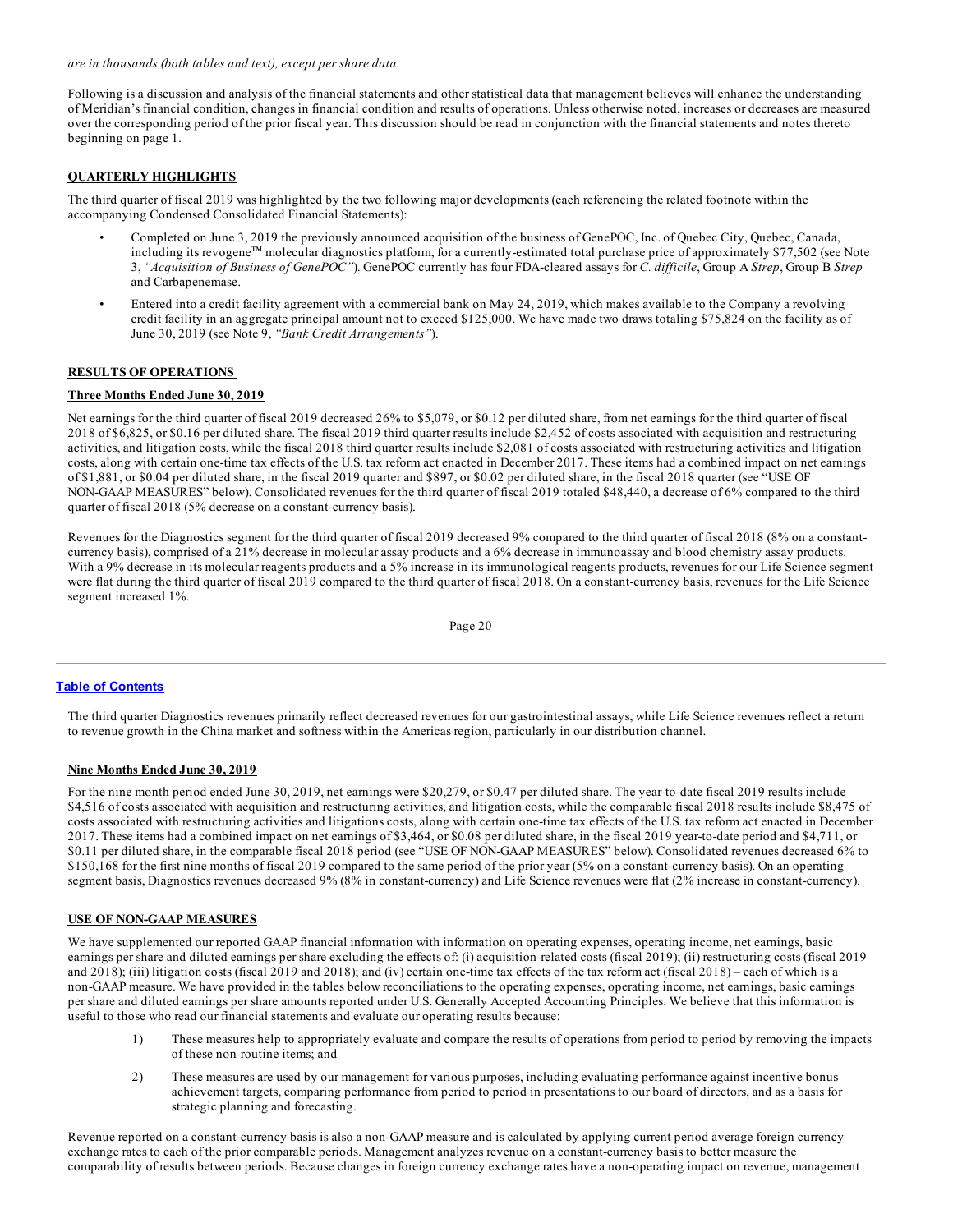believes that evaluating revenue changes on a constant-currency basis provides an additional and meaningful assessment of revenue to both management and investors.

These non-GAAP measures may be different from non-GAAP measures used by other companies. In addition, these non-GAAP measures are not based on any comprehensive set of accounting rules or principles. Non-GAAP measures have limitations, in that they do not reflect all amounts associated with our results as determined in accordance with U.S. GAAP. Therefore, these measures should only be used to evaluate our results in conjunction with corresponding GAAP measures.

# **Table of Contents**

|                                         | Ended June 30.<br>2019   | <b>Three Months</b><br>2018 | <b>Nine Months</b><br>Ended June 30.<br>2019 | 2018                     |
|-----------------------------------------|--------------------------|-----------------------------|----------------------------------------------|--------------------------|
| Operating Expenses -                    |                          |                             |                                              |                          |
| U.S. GAAP basis                         | \$21,795                 | \$23,227                    | \$62,319                                     | \$74,067                 |
| Acquisition-related costs               | (473)                    | $\qquad \qquad -$           | (1, 445)                                     |                          |
| Restructuring costs                     | (1,801)                  | (913)                       | (1,701)                                      | (5,105)                  |
| Litigation costs                        | (178)                    | (1,168)                     | (1,370)                                      | (3,370)                  |
| <b>Adjusted Operating Expenses</b>      | \$19,343                 | \$21,146                    | \$57,803                                     | \$65,592                 |
| Operating Income -                      |                          |                             |                                              |                          |
| U.S. GAAP basis                         | \$6,464                  | \$8,735                     | \$26,850                                     | \$24,474                 |
| Acquisition-related costs               | 473                      | $\frac{1}{2}$               | 1,445                                        | $\qquad \qquad -$        |
| Restructuring costs                     | 1,801                    | 913                         | 1,701                                        | 5,105                    |
| Litigation costs                        | 178                      | 1,168                       | 1,370                                        | 3,370                    |
| <b>Adjusted Operating Income</b>        | \$8,916                  | \$10,816                    | \$31,366                                     | \$32,949                 |
| Net Earnings -                          |                          |                             |                                              |                          |
| U.S. GAAP basis                         | \$5,079                  | \$6,825                     | \$20,279                                     | \$18,415                 |
| Acquisition-related costs $(1)$         | 363                      | $\frac{1}{2}$               | 1,108                                        |                          |
| Restructuring costs (1)                 | 1,381                    | 685                         | 1,305                                        | 3,737                    |
| Litigation costs $(1)$                  | 137                      | 864                         | 1,051                                        | 2,467                    |
| One-time benefit from tax law change    | $\frac{1}{1}$            | (652)                       | $\overline{\phantom{0}}$                     | (2,347)                  |
| Repatriation transition tax             |                          | $\overline{\phantom{m}}$    | $\overline{\phantom{0}}$                     | 854                      |
| <b>Adjusted Net Earnings</b>            | \$6,960                  | $\sqrt{7,722}$              | \$23,743                                     | \$23,126                 |
| Net Earnings per Basic Common Share -   |                          |                             |                                              |                          |
| <b>U.S. GAAP</b> basis                  | 0.12<br>\$               | \$<br>0.16                  | \$<br>0.48                                   | \$<br>0.44               |
| Acquisition-related costs               | 0.01                     |                             | 0.03                                         | $\overline{\phantom{0}}$ |
| Restructuring costs                     | 0.03                     | 0.02                        | 0.03                                         | 0.09                     |
| Litigation costs                        | $\equiv$                 | 0.02                        | 0.02                                         | 0.06                     |
| One-time benefit from tax law change    | $\overline{\phantom{0}}$ | (0.02)                      | $\overline{\phantom{0}}$                     | (0.06)                   |
| Repatriation transition tax             | $\qquad \qquad -$        | $\overline{\phantom{m}}$    | $\qquad \qquad \longleftarrow$               | 0.02                     |
| <b>Adjusted Basic EPS</b>               | \$<br>0.16               | \$<br>0.18                  | \$<br>0.56                                   | \$<br>0.55               |
| Net Earnings per Diluted Common Share - |                          |                             |                                              |                          |
| <b>U.S. GAAP</b> basis                  | 0.12<br>\$               | \$<br>0.16                  | \$<br>0.47                                   | $\mathbf{s}$<br>0.43     |
| Acquisition-related costs               | 0.01                     | $\overline{\phantom{m}}$    | 0.03                                         | $\overline{\phantom{0}}$ |
| Restructuring costs                     | 0.03                     | 0.02                        | 0.03                                         | 0.09                     |
| Litigation costs                        | $\overline{\phantom{0}}$ | 0.02                        | 0.02                                         | 0.06                     |
| One-time benefit from tax law change    | $\overline{\phantom{0}}$ | (0.02)                      | $\qquad \qquad$                              | (0.05)                   |
| Repatriation transition tax             |                          | $\qquad \qquad -$           | $\frac{1}{2}$                                | 0.02                     |
| Adjusted Diluted EPS (2)                | \$<br>0.16               | \$<br>0.18                  | \$<br>0.55                                   | \$<br>0.54               |

(1) These acquisition-related costs, restructuring costs, and litigation costs are net of the following income tax effects: \$110, \$420 and \$41, respectively, for the three months ended June 30, 2019; \$0, \$228 and \$304, respectively, for the three months ended June 30, 2018; \$337, \$396 and \$319, respectively, for the fiscal 2019 year-to-date period; and \$0, \$1,368 and \$903, respectively, for the fiscal 2018 year-to-date period. These tax effects were calculated using the effective tax rates of the jurisdictions in which the costs were incurred.

(2) Net Earnings per Diluted Common Share for the fiscal 2018 year-to-date period does not sum to the Adjusted EPS amounts due to rounding.

Page 22

#### **Table of Contents**

# **REVENUE OVERVIEW**

Our reportable segments are Diagnostics and Life Science, with products sold and distributed in the countries comprising North and Latin America (the "Americas"); Europe, Middle East and Africa ("EMEA"); and other countries outside of the Americas and EMEA (rest of the world, or "ROW"). A full description of our segments is set forth in Note 10, *"Reportable Segments and Major Customers Information"* of the accompanying Condensed Consolidated Financial Statements.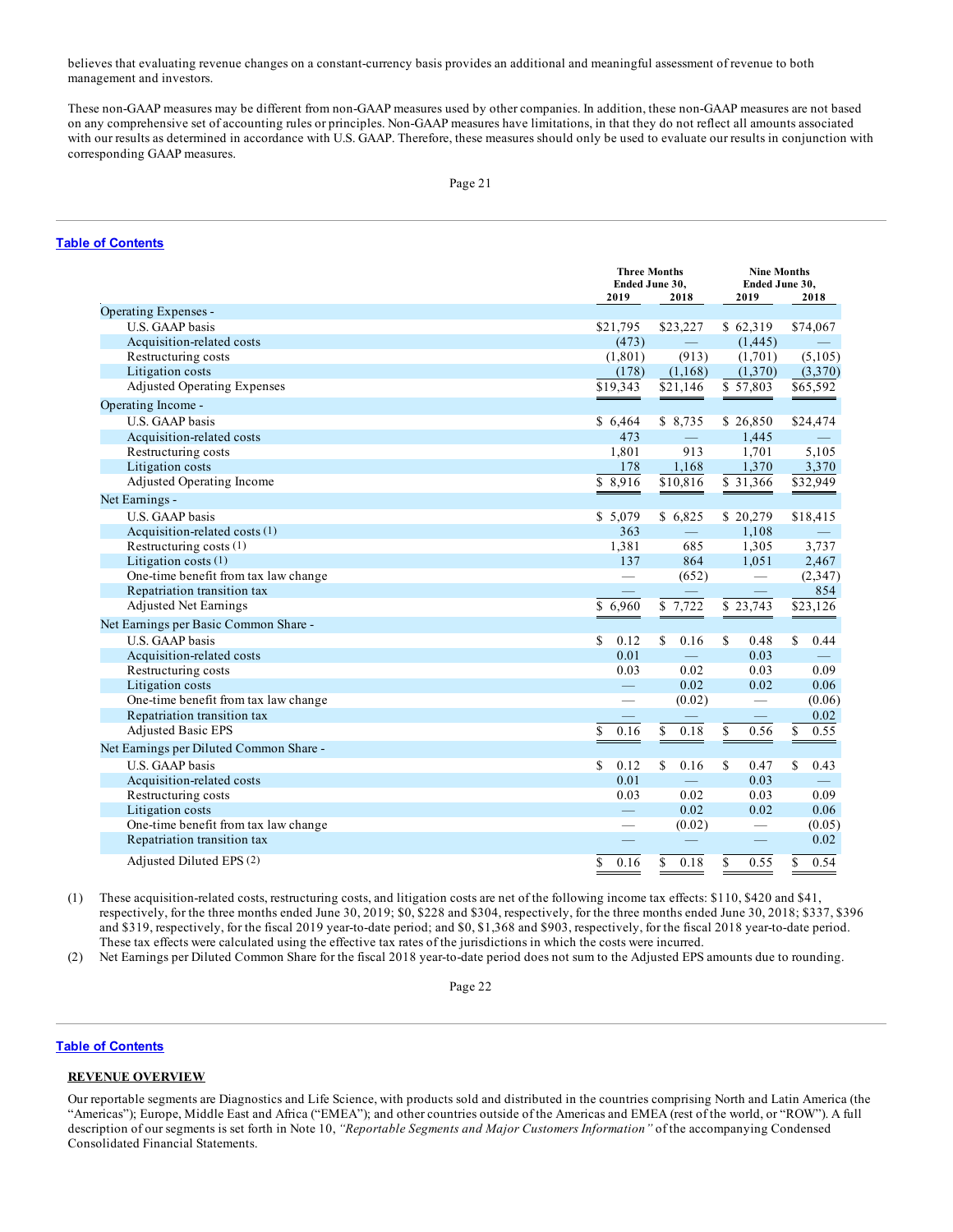Revenues for the Diagnostics segment, in the normal course of business, may be affected from quarter to quarter by buying patterns of major distributors, seasonality and the severity of seasonal diseases and outbreaks, and foreign currency exchange rates. Revenues for the Life Science segment, in the normal course of business, may be affected from quarter to quarter by buying patterns of major customers, and foreign currency exchange rates.

See the "Revenue Disaggregation" section of Note 2, *"Significant Accounting Policies"* of the accompanying Condensed Consolidated Financial Statements for detailed revenue disaggregation information.

Following is a discussion of the revenues generated by each of these product platforms/types and disease states:

#### **Diagnostics Products**

## *Gastrointestinal Assays*

During the third quarter and first nine months of fiscal 2019, revenues from our gastrointestinal products, which include tests for *C. dif icile*, *H. pylori* and certain foodborne pathogens, among others, totaled \$17,232 and \$52,024, respectively. These revenue levels represent 15% and 13% decreases for this product category from the fiscal 2018 quarterly and year-to-date periods, respectively. Our *C. dif icile* products continue to experience pressure as a result of competition, particularly our alethia™ product, which experienced volume declines impacting both the quarterly and year-to-date periods. For our stool antigen *H. pylori* products, we have executed multi-year supply agreements with a number of customers, including our two largest reference laboratory customers, to secure volume, albeit at lower selling prices. As a consequence of this strategy, such products experienced price declines for the quarterly and year-to-date periods. We continue to believe there are ongoing benefits to be realized from our partnerships with managed care companies in promoting: (i) the health and economic benefits of a test and treat strategy; (ii) changes in policies that discourage the use of traditional serology methods and promote the utilization of active infection testing methods; and (iii) physician behavior movement away from serology-based testing and toward direct antigen testing.

The patents for our *H. pylori* products, owned by us, expired in May 2016 in the U.S. and in May 2017 in countries outside the U.S. We expect competition with respect to our *H. pylori* products to continue to increase in the near future, and such competition may have an adverse impact on our selling prices for these products, or our ability to retain business at prices acceptable to us, and consequently, adversely affect our future results of operations and liquidity, including revenues and gross profit. Our product development pipeline includes new product initiatives for the detection of *H. pylori*, and early in the first quarter of fiscal 2019 we entered into a strategic collaboration with DiaSorin to sell *H. pylori* tests (see Note 11, *"Litigation Matters"* of the accompanying Condensed Consolidated Financial Statements). We are unable to provide assurances that we will be successful with any strategy or that any strategy will prevent an adverse effect on our future results of operations and liquidity, including revenues and gross profit.

#### *Respiratory Illness Assays*

Including tests for Group A Strep, Mycoplasma pneumonia, influenza, and Pertussis, among others, our respiratory illness product revenues decreased 1% and 7% in the third quarter and first nine months of fiscal 2019, respectively.

Page 23

#### **Table of Contents**

#### *Blood Chemistry Assays*

Revenues from our sale of products to test for elevated levels of lead in blood decreased 5% during the third quarter of fiscal 2019 to a total of \$4,750, and were flat for the fiscal year-to-date period at \$13,510. In late December 2018, the documents to reinstate our venous blood claims removed in fiscal 2017 were submitted to the FDA, and in March 2019, we were informed by the FDA that each of the submitted 510(k) applications has been put on Additional Information (AI) hold. Further, while our LeadCare testing systems remain cleared for marketing by the FDA for use with capillary blood samples, the FDA advised that it has commissioned a third-party study of the LeadCare testing systems using both venous and capillary blood samples. According to the FDA, the results of the field study will be used in conjunction with other information to determine whether further action by FDA and CDC is necessary to protect the public health. We intend to fully cooperate with the FDA as it completes its third-party study and continue to work to complete remediation actions at our blood–chemistry manufacturing facility to the FDA's full and complete satisfaction. We remain confident in the performance of the LeadCare products and believe that they serve a critical role in promoting the public health.

See Note 11, *"Litigation Matters"* of the accompanying Condensed Consolidated Financial Statements for additional information related to the Company's LeadCare product line.

#### **Life Science Products**

During the third quarter of fiscal 2019, revenues from our Life Science segment remained flat compared to the fiscal 2018 third quarter, with revenues from molecular reagent sales decreasing 9% and revenues from immunological reagent sales increasing 5%. Life Science segment revenues also remained flat for the first nine months of fiscal 2019, reflecting a 2% decrease in revenues from molecular reagent sales being offset by a 2% increase in immunological reagent sales. Our Life Science segment's revenue growth was slightly impacted by the movement in currency exchange rates since the fiscal 2018 periods, with revenues increasing 1% and 2% on a constant-currency basis over the third quarter and first nine months of fiscal 2018, respectively. Our Life Science segment was also impacted by buying patterns of certain IVD manufacturing customers in China, with such sales totaling approximately \$2,750 and \$5,100 during the third quarter and first nine months of fiscal 2019, respectively – representing an increase of approximately 14% over the comparable fiscal 2018 quarterly period and a 14% decrease from the fiscal 2018 year-to-date period.

#### *Significant Customers*

Revenue concentrations related to certain customers within our Diagnostics and Life Science segments are set forth in Note 10, *"Reportable Segments and Major Customers Information"* of the accompanying Condensed Consolidated Financial Statements.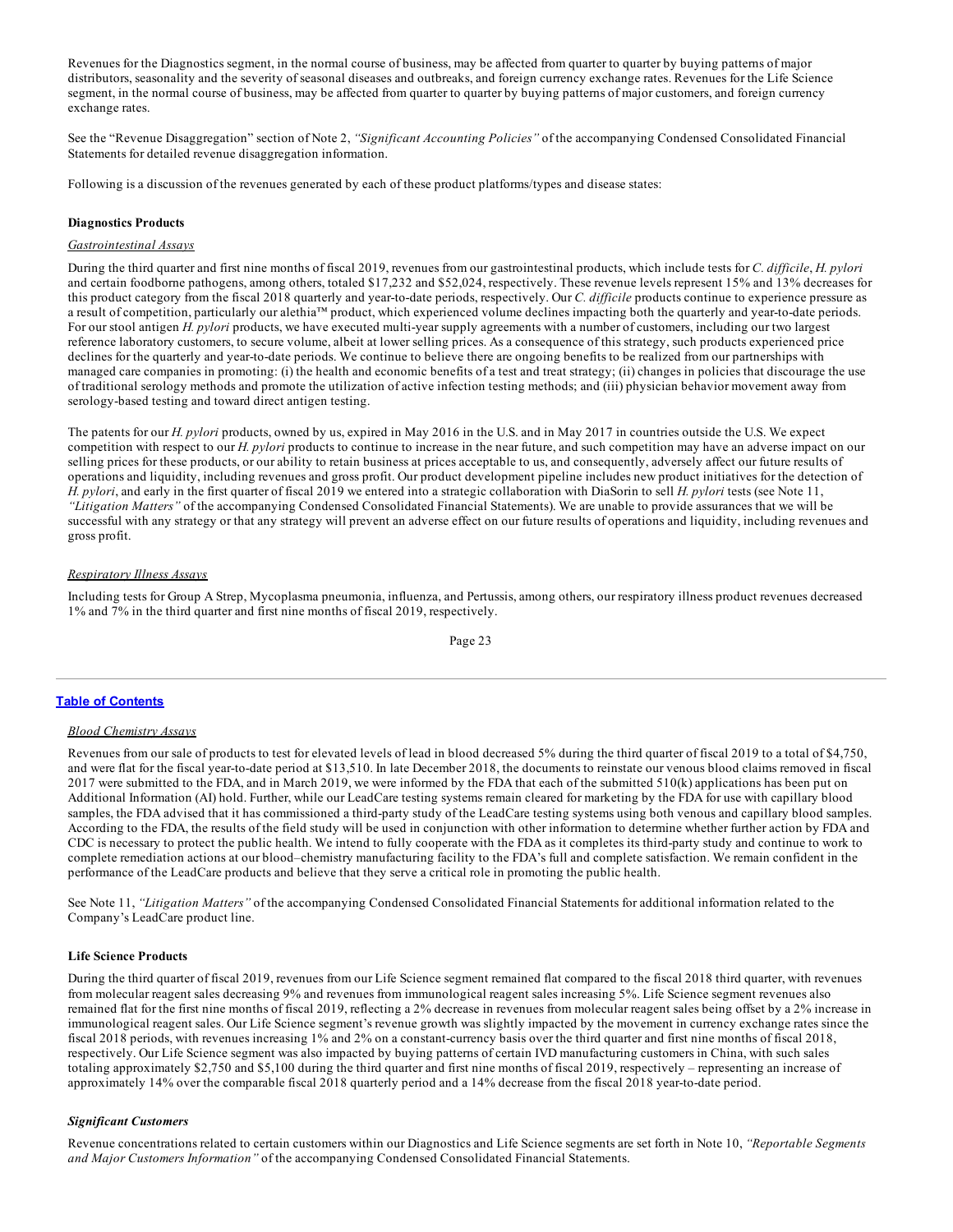# **Gross Profit**

|                            |          | Nine Months Ended June 30.<br>Three Months Ended June 30. |          |          |          |          |
|----------------------------|----------|-----------------------------------------------------------|----------|----------|----------|----------|
|                            | 2019     | 2018                                                      | Change   | 2019     | 2018     | Change   |
| Gross Profit               | \$28,259 | \$31.962                                                  | $(12)\%$ | \$89,169 | \$98,541 | $(10)\%$ |
| <b>Gross Profit Margin</b> |          |                                                           |          |          |          |          |
|                            | 58%      | 62%                                                       | 4 points | 59%      | 61%      | 2 points |

The gross profit margin decreases experienced in fiscal 2019 result primarily from the impact of the previously-noted pricing changes within our *H. pylori* product line, along with the combined effects of mix of products sold and operating segment mix.

# Page 24

# **Table of Contents**

# **Operating Expenses – Segment Detail**

|                                      | Three Months Ended June 30, 2019 |        |    |                        |    |                             |                     |              |                                           |  |
|--------------------------------------|----------------------------------|--------|----|------------------------|----|-----------------------------|---------------------|--------------|-------------------------------------------|--|
|                                      | Research &<br>Development        |        |    | Selling &<br>Marketing |    | General &<br>Administrative | Other               |              | <b>Total Operating</b><br><b>Expenses</b> |  |
| <b>Fiscal 2018:</b>                  |                                  |        |    |                        |    |                             |                     |              |                                           |  |
| Diagnostics                          | S                                | 3,479  | S. | 6,011                  | S  | 4,570                       | 249<br>$\mathbb{S}$ | \$           | 14,309                                    |  |
| Life Science                         |                                  | 785    |    | 2.491                  |    | 1,996                       | __                  |              | 5,272                                     |  |
| Corporate                            |                                  | $\sim$ |    | ___                    |    | 1,814                       | 1,832               |              | 3,646                                     |  |
| <b>Total Expenses (2018 Quarter)</b> |                                  | 4,264  |    | 8,502                  |    | 8,380                       | \$2,081             |              | 23,227                                    |  |
| <b>Fiscal 2019:</b>                  |                                  |        |    |                        |    |                             |                     |              |                                           |  |
| Diagnostics                          | \$                               | 3,855  | \$ | 5,525                  | \$ | 4,483                       | \$1,372             | $\mathbb{S}$ | 15,235                                    |  |
| Life Science                         |                                  | 739    |    | ,222                   |    | 1,673                       | __                  |              | 3,634                                     |  |
| Corporate                            |                                  | _      |    |                        |    | 1,846                       | 1,080               |              | 2,926                                     |  |
| <b>Total Expenses (2019 Quarter)</b> |                                  | 4.594  | S. | 6.747                  |    | 8.002                       | \$2.452             |              | 21,795                                    |  |

|                                           | Nine Months Ended June 30, 2019 |                           |                        |                             |        |         |                                           |        |  |  |
|-------------------------------------------|---------------------------------|---------------------------|------------------------|-----------------------------|--------|---------|-------------------------------------------|--------|--|--|
|                                           |                                 | Research &<br>Development | Selling &<br>Marketing | General &<br>Administrative |        | Other   | <b>Total Operating</b><br><b>Expenses</b> |        |  |  |
| <b>Fiscal 2018:</b>                       |                                 |                           |                        |                             |        |         |                                           |        |  |  |
| Diagnostics                               |                                 | 10.904                    | \$18,537               | S                           | 14,472 | \$2,447 | S                                         | 46,360 |  |  |
| Life Science                              |                                 | 2,255                     | 7,426                  |                             | 6,282  |         |                                           | 15,963 |  |  |
| Corporate                                 |                                 | ---                       |                        |                             | 5,716  | 6,028   |                                           | 11,744 |  |  |
| <b>Total Expenses (2018 Year-to-Date)</b> |                                 | 13,159                    | \$25,963               |                             | 26,470 | \$8,475 |                                           | 74,067 |  |  |
| Fiscal $2019$ :                           |                                 |                           |                        |                             |        |         |                                           |        |  |  |
| Diagnostics                               |                                 | 10,141                    | \$17,048               | S                           | 13.507 | \$2,219 | $\mathbb{S}$                              | 42,915 |  |  |
| Life Science                              |                                 | 2,153                     | 4,173                  |                             | 4,603  | 25      |                                           | 10.954 |  |  |
| Corporate                                 |                                 | __                        | __                     |                             | 6,178  | 2,272   |                                           | 8,450  |  |  |
| Total Expenses (2019 Year-to-Date)        |                                 | 12,294                    | \$21,221               |                             | 24,288 | \$4,516 |                                           | 62,319 |  |  |

# **Operating Expenses – Comparisons to Prior Year Periods**

|                                    | Three Months Ended June 30, 2019 |              |                             |         |         |                        |                 |  |  |  |
|------------------------------------|----------------------------------|--------------|-----------------------------|---------|---------|------------------------|-----------------|--|--|--|
|                                    | Research &                       | Selling &    | General &<br>Administrative |         |         | <b>Total Operating</b> |                 |  |  |  |
|                                    | Development                      | Marketing    |                             |         | Other   |                        | <b>Expenses</b> |  |  |  |
| 2018 Expenses                      | 4,264                            | 8,502<br>S.  |                             | 8,380   | \$2,081 |                        | 23,227          |  |  |  |
| $%$ of Revenues                    | 8%                               | 16%          |                             | 16%     | $4\%$   |                        | 45%             |  |  |  |
| Fiscal 2019 Increases/(Decreases): |                                  |              |                             |         |         |                        |                 |  |  |  |
| Diagnostics                        | 376                              | (486)        |                             | (87)    | 1,123   |                        | 926             |  |  |  |
| Life Science                       | (46)                             | (1,269)      |                             | (323)   |         |                        | (1,638)         |  |  |  |
| Corporate                          |                                  |              |                             | 32      | (752)   |                        | (720)           |  |  |  |
| 2019 Expenses                      | 4,594                            | 6,747<br>\$. |                             | 8,002   | \$2,452 |                        | 21,795          |  |  |  |
| $%$ of Revenues                    | 9%                               | 14%          |                             | 17%     | $5\%$   |                        | 45%             |  |  |  |
| % Increase/(Decrease)              | 8%                               | $(21)\%$     |                             | $(5)\%$ | 18%     |                        | $(6)\%$         |  |  |  |
|                                    |                                  |              |                             |         |         |                        |                 |  |  |  |

Page 25

# **Table of Contents**

| $\sim$                             |                           | Nine Months Ended June 30, 2019 |                             |         |                                           |         |  |  |  |  |  |
|------------------------------------|---------------------------|---------------------------------|-----------------------------|---------|-------------------------------------------|---------|--|--|--|--|--|
|                                    | Research &<br>Development | Selling &<br>Marketing          | General &<br>Administrative | Other   | <b>Total Operating</b><br><b>Expenses</b> |         |  |  |  |  |  |
| 2018 Expenses                      | 13,159                    | \$25.963                        | 26,470                      | \$8,475 | 74,067                                    |         |  |  |  |  |  |
| $%$ of Revenues                    | 8%                        | 16%                             | 16%                         | $5\%$   |                                           | 46%     |  |  |  |  |  |
| Fiscal 2019 Increases/(Decreases): |                           |                                 |                             |         |                                           |         |  |  |  |  |  |
| Diagnostics                        | (763)                     | (1, 489)                        | (965)                       | (228)   | (3, 445)                                  |         |  |  |  |  |  |
| Life Science                       | (102)                     | (3,253)                         | (1,679)                     | 25      |                                           | (5,009) |  |  |  |  |  |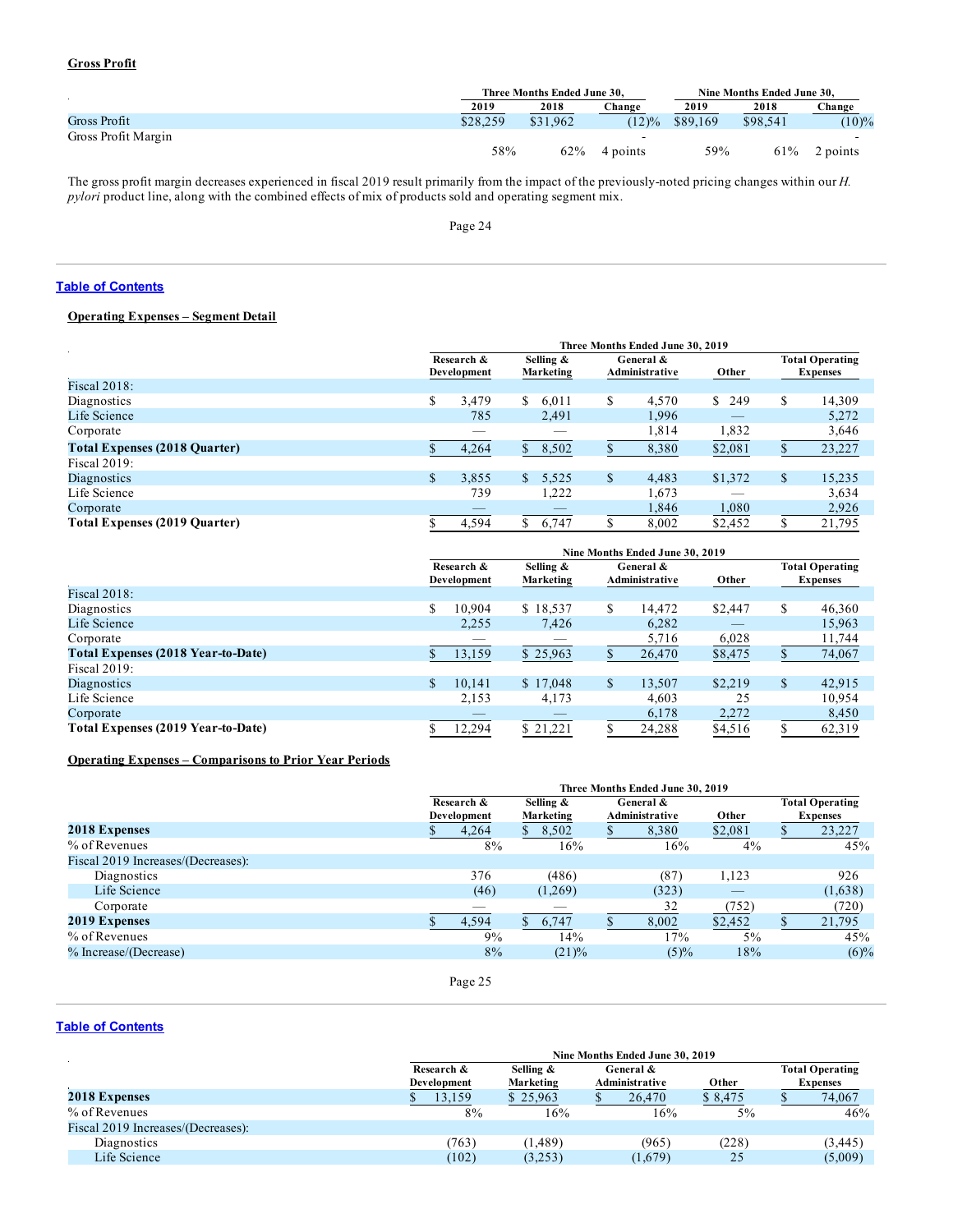| ∠orporate       | __    |                      | 462     | 756,<br>. J . | (3.294)  |
|-----------------|-------|----------------------|---------|---------------|----------|
| 2019 Expenses   | 2.294 | \$21221<br>$21.22$ . | 24.288  | \$4.516       | 62,319   |
| $%$ of Revenues | 8%    | 14%                  | $16\%$  | 3%            | 41%      |
| $%$ Decrease    | (7)%  | $(18)\%$             | $(8)\%$ | (47)%         | $(16)\%$ |

Total operating expenses decreased during both the third quarter and first nine months of fiscal 2019 compared to the respective fiscal 2018 periods, with overall decreases in spending in all of our segments, reflecting the following:

- 1) Decreased year-to-date Research & Development costs due primarily to the timing of product development projects and the clinical trials for our cCMV test in fiscal 2018, while the quarterly increase reflects the addition of the GenePOC business;
- 2) Decreased Selling & Marketing costs due to: (i) the effects of the fiscal 2018 organization streamlining initiatives; and (ii) lower sales commissions resulting from the decrease in sales levels;
- 3) Decreased General & Administrative costs due to: (i) the effects of the fiscal 2018 organization streamlining initiatives; and (ii) lower Quality System remediation costs related to our blood-lead manufacturing facility; and
- 4) Decreased restructuring & litigation costs, along with the effects of the current year acquisition-related costs (reflected within "Other" in the above tables).

# **Operating Income**

Operating income decreased 26% to \$6,464 for the third quarter of fiscal 2019, and increased 10% to \$26,850 for the first nine months of fiscal 2019, as a result of the factors discussed above, including the costs associated with acquisition and restructuring activities, and litigation costs.

#### **Income Taxes**

The effective rate for income taxes was 22% and 23% for the fiscal 2019 third quarter and nine month year-to-date period, respectively, compared to 21% and 22% during the corresponding fiscal 2018 periods. These rates reflect the combined effect of the various components of the tax reform act (see Note 8, *"Income Taxes"* of the accompanying Condensed Consolidated Financial Statements) including: (i) the lowering of the applicable tax rate; (ii) the accompanying re-measurement of deferred tax balances at the lower rate; and (iii) the various foreign income-related items, such as the repatriation transition tax and the tax related to Foreign Derived Intangible Income.

#### **Liquidity and Capital Resources**

#### *Comparative Cash Flow Analysis*

Our cash flow and financing requirements are determined by analyses of our anticipated operating and capital spending needs, expected debt service costs, and consideration of potential acquisitions.

We have an investment policy that guides the holdings of our investment portfolio, which presently consists of institutional money market mutual funds. Our objectives in managing the investment portfolio are to: (i) preserve capital; (ii) provide sufficient liquidity to meet working capital requirements and fund strategic objectives such as acquisitions; and (iii) capture a market rate of return commensurate with market conditions and our policy's investment eligibility criteria. As we look forward, we will continue to manage the holdings of our investment portfolio with preservation of capital being the primary objective.

Page 26

#### **Table of Contents**

Considering the various worldwide geo-political and geo-economic conditions, we do not expect macroeconomic conditions to have a significant impact on our liquidity needs, financial condition or results of operations, although no assurances can be made in this regard. We intend to continue to fund our working capital requirements from current cash flows from operating activities and cash on hand. If needed, we also have an additional source of liquidity through our \$125,000 bank revolving credit facility. Our liquidity needs may change if overall economic conditions worsen and/or liquidity and credit within the financial markets tightens for an extended period of time, and such conditions impact the collectability of our customer accounts receivable, impact credit terms with our vendors, or disrupt the supply of raw materials and services.

As of June 30, 2019, our cash and equivalents balance is \$55,192 or \$2,738 lower than at the end of the fiscal 2018 third quarter, and \$10,905 lower than at the end of the fiscal 2019 second quarter. These decreases are primarily due to cash on hand used to fund the acquisition of the GenePOC business. Net cash flows from operating activities and cash on hand are anticipated to be adequate to fund working capital requirements and capital expenditures during the next 12 months.

# *Capital Resources*

As described in Note 9, *"Bank Credit Arrangements"* of the accompanying Condensed Consolidated Financial Statements, on May 24, 2019, in connection with the acquisition of the GenePOC business, we executed a new five-year \$125,000 revolving credit facility to replace our previouslyexisting \$30,000 credit facility. The new credit facility is secured by substantially all of our assets and includes certain restrictive financial covenants. To-date, we have drawn down \$75,824 on this new facility, using the proceeds to repay our previously-existing term loan and, along with cash on-hand, fund the acquisition of the GenePOC business.

Our capital expenditures are estimated to range between approximately \$4,000 to \$5,000 for fiscal 2019, with the actual amount dependent upon actual operating results and the phasing of certain projects. Such expenditures may be funded with cash and equivalents on hand, operating cash flows, and/or availability under the revolving credit facility discussed above.

We do not utilize special-purpose financing vehicles or have undisclosed off-balance sheet arrangements.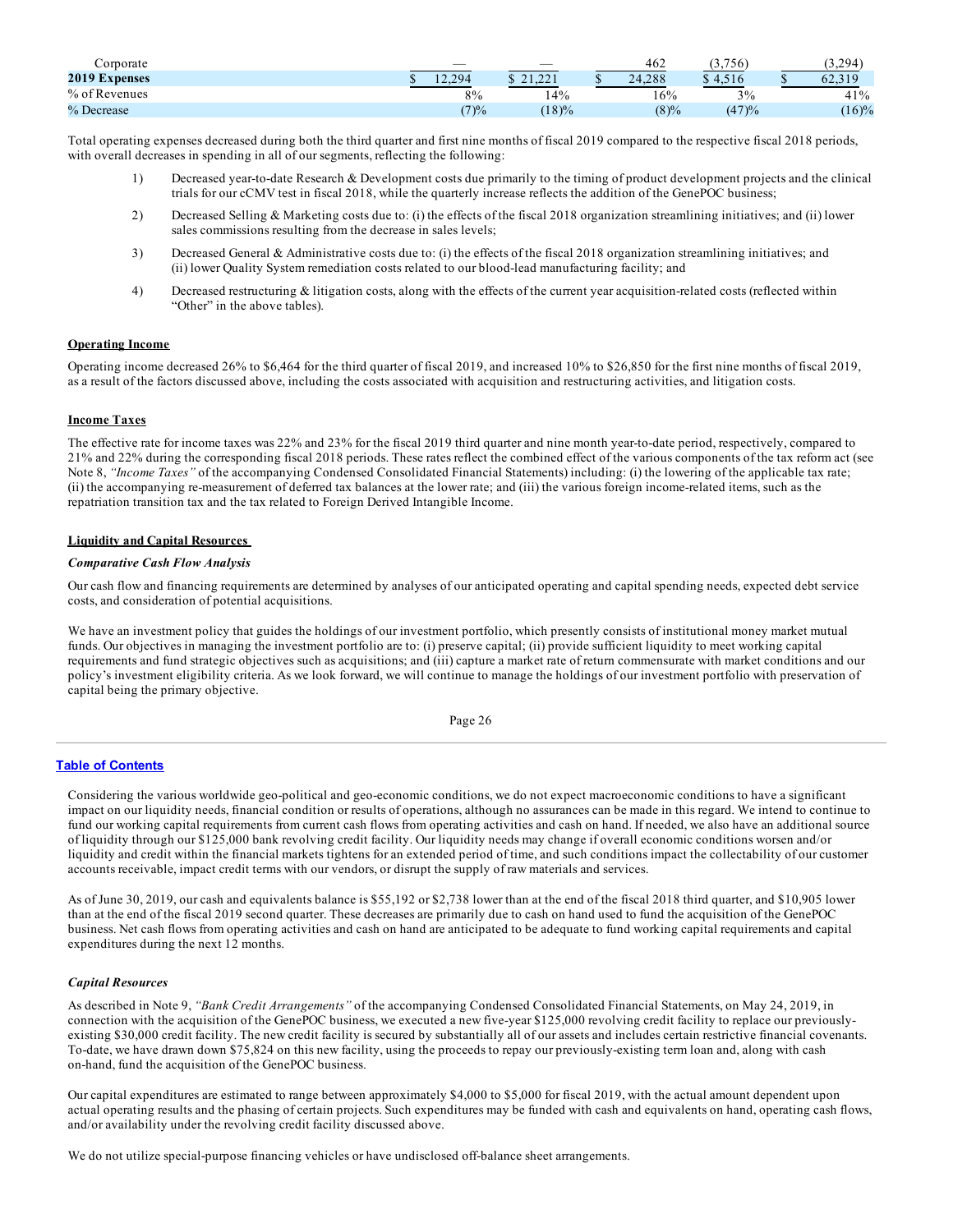Also, as noted in previous filings, our Board of Directors has suspended the declaration and payment of quarterly dividends to invest in new product development activities for the revogene™ molecular diagnostics platform, among other investments in the business, and to preserve our capital resources and liquidity for general corporate purposes.

# ITEM 3. QUANTITATIVE AND QUALITATIVE DISCLOSURES ABOUT MARKET RISK

There have been no material changes in the Company's exposure to market risk since September 30, 2018.

#### ITEM 4. CONTROLS AND PROCEDURES

#### **Evaluation of Disclosure Controls and Procedures**

Under the supervision and with the participation of the Company's management, including the Chief Executive Officer and Chief Financial Officer, we have evaluated the effectiveness of the Company's disclosure controls and procedures, as defined in Rules 13a-15(e) and 15d-15(e) under the Securities Exchange Act of 1934, as amended (the "Exchange Act"), as of June 30, 2019. Based on this evaluation, our Chief Executive Officer and Chief Financial Officer have concluded that the Company's disclosure controls and procedures were effective as of June 30, 2019.

Page 27

#### **Table of Contents**

#### **Changes in Internal Control over Financial Reporting**

There were no changes in our internal control over financial reporting (as that term is defined in Rules 13a-15(f) and 15d-15(f) under the Exchange Act) during the quarter ended June 30, 2019 that have materially affected, or are reasonably likely to materially affect, our internal control over financial reporting.

# **PART II. OTHER INFORMATION**

#### ITEM 1. LEGAL PROCEEDINGS

See Note 11, *"Litigation Matters"* of the accompanying Condensed Consolidated Financial Statements.

#### ITEM 1A. RISK FACTORS

There have been no material changes from risk factors as previously disclosed in the Company's fiscal 2018 Annual Report on Form 10-K and subsequent quarterly reports on Form 10-Q in response to Item 1A to Part I of Form 10-K.

#### ITEM 6. EXHIBITS

The following exhibits are being filed or furnished as a part of this Quarterly Report on Form 10-Q:

- 31.1 Certification of Principal Executive Officer Pursuant to Securities Exchange Act Rule [13a-14\(a\)/15d-14\(a\)](#page-20-0)
- 31.2 Certification of Principal Financial Officer Pursuant to Securities Exchange Act Rule [13a-14\(a\)/15d-14\(a\)](#page-21-0)
- 32 [Certification](#page-22-0) of Chief Executive Officer and Chief Financial Officer pursuant to 18 U.S.C. Section 1350, as Adopted Pursuant to Section 906 of the Sarbanes-Oxley Act of 2002
- 101 The following financial information from Meridian Bioscience Inc.'s Quarterly Report on Form 10-Q for the quarter ended June 30, 2019 filed with the SEC on August 7, 2019, formatted in Inline XBRL includes: (i) Condensed Consolidated Statements of Operations for the three and nine months ended June 30, 2019 and 2018; (ii) Condensed Consolidated Statements of Comprehensive Income for the three and nine months ended June 30, 2019 and 2018; (iii) Condensed Consolidated Statements of Cash Flows for the nine months ended June 30, 2019 and 2018; (iv) Condensed Consolidated Balance Sheets as of June 30, 2019 and September 30, 2018; (v) Condensed Consolidated Statements of Shareholders' Equity for the three and nine months ended June 30, 2019 and 2018; and (vi) the Notes to Condensed Consolidated Financial Statements

Page 28

#### **Table of Contents**

#### SIGNATURE

Pursuant to the requirements of the Securities Exchange Act of 1934, the Registrant has duly caused this report to be signed on its behalf by the undersigned thereunto duly authorized.

# **MERIDIAN BIOSCIENCE, INC.**

By: /s/ Bryan T. Baldasare Bryan T. Baldasare Interim Chief Financial Officer and Chief Accounting Officer (Principal Financial and Accounting Officer)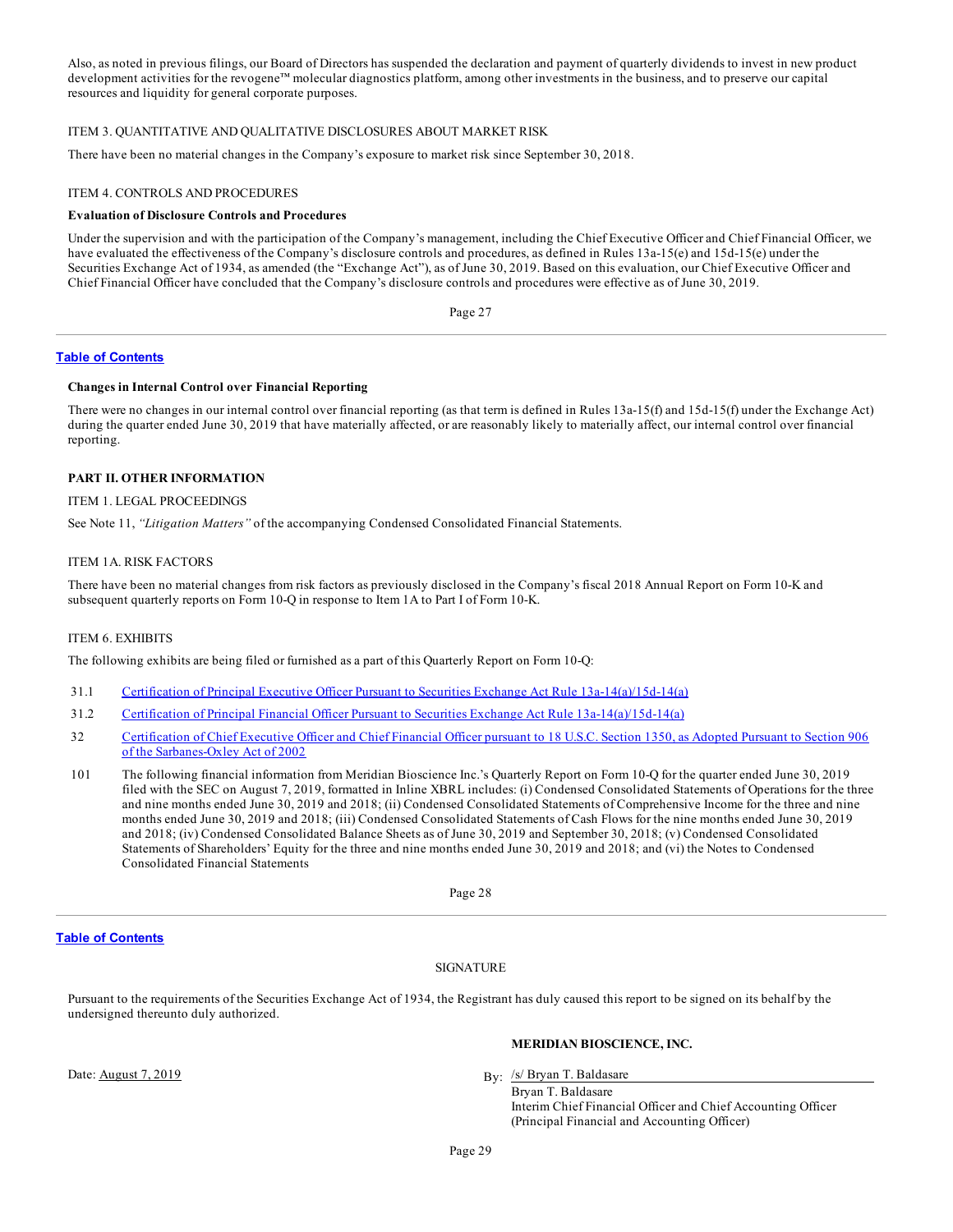#### **Certification of Principal Executive Officer Pursuant to Securities Exchange Act Rule 13a-14(a)**

<span id="page-20-0"></span>I, Jack Kenny, certify that:

- 1. I have reviewed this quarterly report on Form 10-Q of Meridian Bioscience, Inc.;
- 2. Based on my knowledge, this report does not contain any untrue statement of a material fact or omit to state a material fact necessary to make the statements made, in light of the circumstances under which such statements were made, not misleading with respect to the period covered by this report;
- 3. Based on my knowledge, the financial statements, and other financial information included in this report, fairly present in all material respects the financial condition, results of operations and cash flows of the registrant as of, and for, the periods presented in this report;
- 4. The registrant's other certifying officer(s) and I are responsible for establishing and maintaining disclosure controls and procedures (as defined in Exchange Act Rules 13a-15(e) and 15d-15(e)) and internal control over financial reporting (as defined in Exchange Act Rules 13a-15(f) and 15d-15(f)) for the registrant and have:
	- a) Designed such disclosure controls and procedures, or caused such disclosure controls and procedures to be designed under our supervision, to ensure that material information relating to the registrant, including its consolidated subsidiaries, is made known to us by others within those entities, particularly during the period in which this report is being prepared;
	- b) Designed such internal controls over financial reporting, or caused such internal control over financial reporting to be designed under our supervision, to provide reasonable assurance regarding the reliability of financial reporting and the preparation of the financial statements for external purposes in accordance with generally accepted accounting principles;
	- c) Evaluated the effectiveness of the registrant's disclosure controls and procedures and presented in this report our conclusions about the effectiveness of the disclosure controls and procedures, as of the end of the period covered by this report based on such evaluation; and
	- d) Disclosed in this report any change in the registrant's internal control over financial reporting that occurred during the registrant's most recent fiscal quarter that has materially affected, or is reasonably likely to materially affect, the registrant's internal control over financial reporting; and
- 5. The registrant's other certifying officer(s) and I have disclosed, based on our most recent evaluation of internal control over financial reporting, to the registrant's auditors and the audit committee of registrant's board of directors (or persons performing the equivalent functions):
	- a) All significant deficiencies and material weaknesses in the design or operation of internal control over financial reporting which are reasonably likely to adversely affect the registrant's ability to record, process, summarize and report financial information; and
	- b) Any fraud, whether or not material, that involves management or other employees who have a significant role in the registrant's internal control over financial reporting.

Date: August 7, 2019

/s/ Jack Kenny Jack Kenny Chief Executive Officer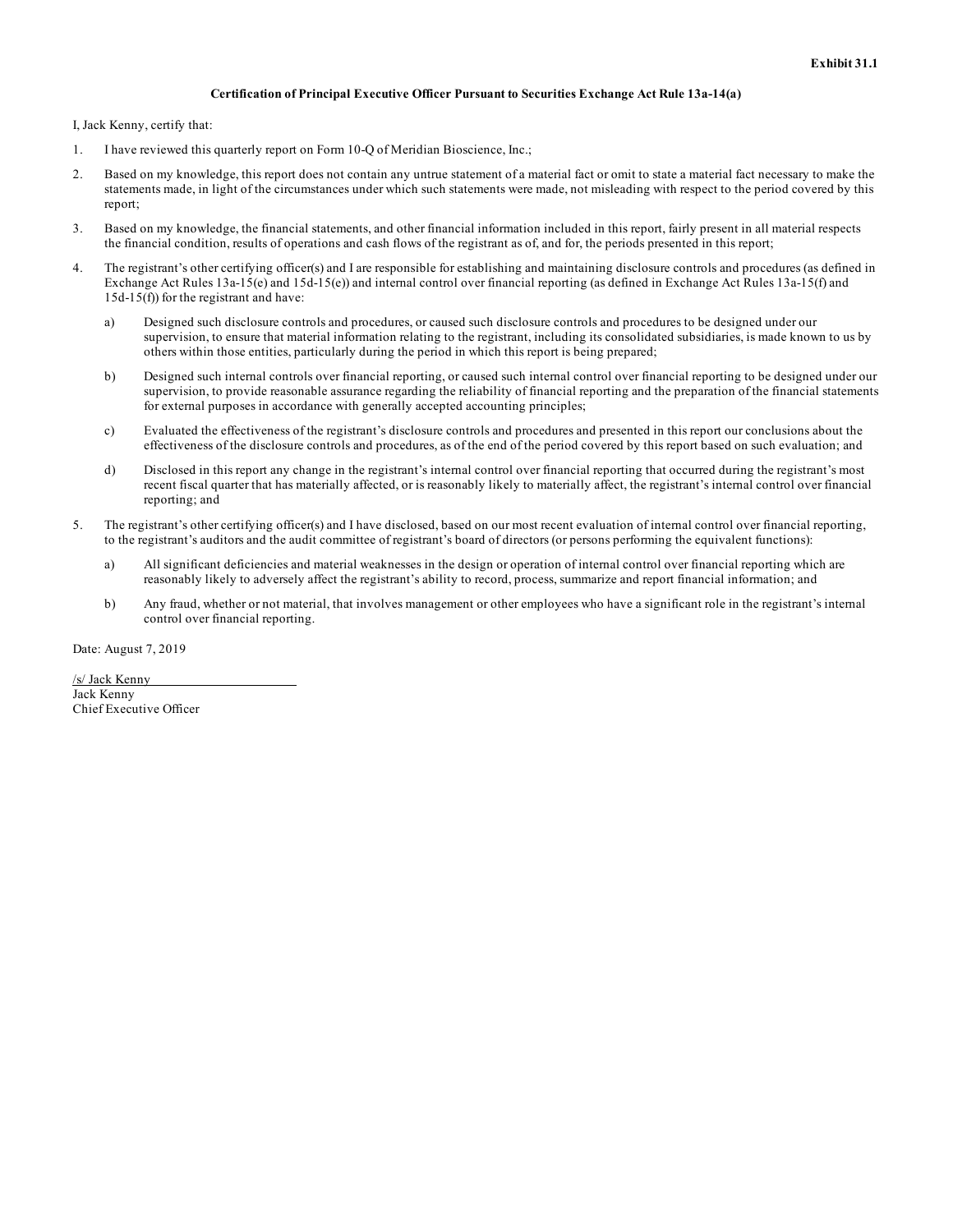#### **Certification of Principal Financial Officer Pursuant to Securities Exchange Act Rule 13a-14(a)**

<span id="page-21-0"></span>I, Bryan T. Baldasare, certify that:

- 1. I have reviewed this quarterly report on Form 10-Q of Meridian Bioscience, Inc.;
- 2. Based on my knowledge, this report does not contain any untrue statement of a material fact or omit to state a material fact necessary to make the statements made, in light of the circumstances under which such statements were made, not misleading with respect to the period covered by this report;
- 3. Based on my knowledge, the financial statements, and other financial information included in this report, fairly present in all material respects the financial condition, results of operations and cash flows of the registrant as of, and for, the periods presented in this report;
- 4. The registrant's other certifying officer(s) and I are responsible for establishing and maintaining disclosure controls and procedures (as defined in Exchange Act Rules 13a-15(e) and 15d-15(e)) and internal control over financial reporting (as defined in Exchange Act Rules 13a-15(f) and 15d-15(f)) for the registrant and have:
	- a) Designed such disclosure controls and procedures, or caused such disclosure controls and procedures to be designed under our supervision, to ensure that material information relating to the registrant, including its consolidated subsidiaries, is made known to us by others within those entities, particularly during the period in which this report is being prepared;
	- b) Designed such internal controls over financial reporting, or caused such internal control over financial reporting to be designed under our supervision, to provide reasonable assurance regarding the reliability of financial reporting and the preparation of the financial statements for external purposes in accordance with generally accepted accounting principles;
	- c) Evaluated the effectiveness of the registrant's disclosure controls and procedures and presented in this report our conclusions about the effectiveness of the disclosure controls and procedures, as of the end of the period covered by this report based on such evaluation; and
	- d) Disclosed in this report any change in the registrant's internal control over financial reporting that occurred during the registrant's most recent fiscal quarter that has materially affected, or is reasonably likely to materially affect, the registrant's internal control over financial reporting; and
- 5. The registrant's other certifying officer(s) and I have disclosed, based on our most recent evaluation of internal control over financial reporting, to the registrant's auditors and the audit committee of registrant's board of directors (or persons performing the equivalent functions):
	- a) All significant deficiencies and material weaknesses in the design or operation of internal control over financial reporting which are reasonably likely to adversely affect the registrant's ability to record, process, summarize and report financial information; and
	- b) Any fraud, whether or not material, that involves management or other employees who have a significant role in the registrant's internal control over financial reporting.

Date: August 7, 2019

/s/ Bryan T. Baldasare Bryan T. Baldasare Interim Chief Financial Officer